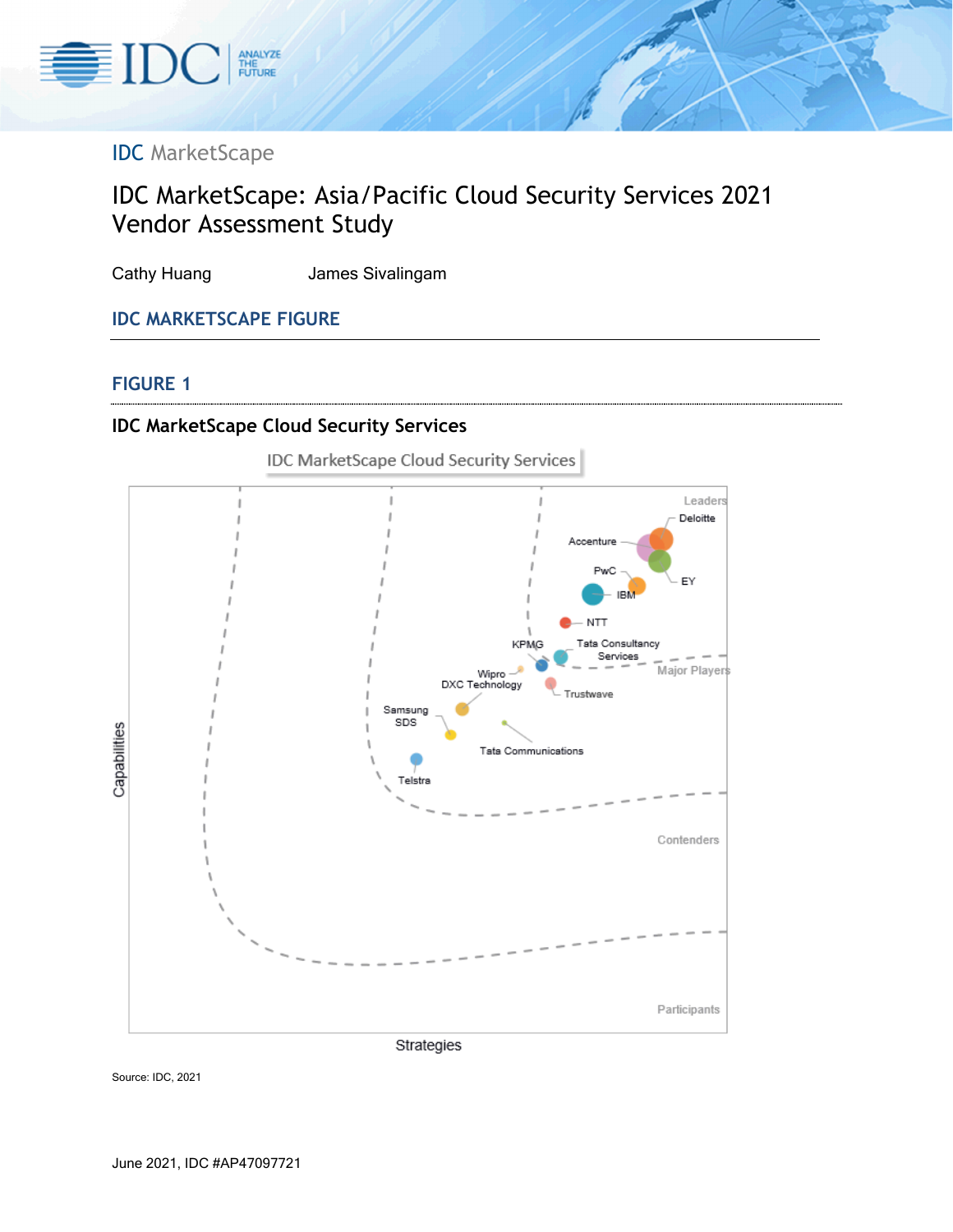Please see the Appendix for detailed methodology, market definition and scoring criteria.

#### **IDC OPINION**

The cloud-first approach took the Asia/Pacific market by storm in 2020. Fast-growing organizations in Asia/Pacific tend to adopt a cloud-first or cloud-only approach when digitizing their business to take advantage of the agility, efficiency, and resilience that cloud technology promises. According to data from IDC's 2020 COVID-19 Impact Survey, investments in cloud technology have often been identified as a top priority among businesses in the region. For instance, about 42% of organizations in the Asia/Pacific region indicated that they use cloud as a platform for digital innovation. Similarly, 42% of enterprises also indicated they would move more applications to cloud because of its enhanced security and availability. Despite the varying degree of maturity levels in the cloud transformation journey among businesses in Asia/Pacific today, security continues to be critical in enabling customer trust and building confidence in cloud-based platform and services as the technology steadily progresses at all levels.

This IDC study assesses cloud security services vendors in the Asia/Pacific region on their strength of their current capabilities, portfolio, delivery, and go-to-market (GTM) activities and how well placed they are to grow within the space in the region. Key findings of this research include:

- Comprehensive breadth of cloud security offerings. Majority of the cloud security services vendors assessed demonstrated formidable breadth and depth in terms of service of offerings from assessment, advisory, and implementation to management and optimization. The wide range of offerings is reflective of the growing customer demand and indicative of vendors' abilities to address broader customers concerns on cloud migration, securing cloud infrastructure and cloud workloads, and security transformation. Offerings such as security posture assessment across cloud and hybrid environments, cloud risk framework and architecture design, cloud platform engineering and integration, and managed cloud operation services are in high demand. Mature clients that have adopted cloud for several years are now focusing on adopting security at greater scale and speed. Therefore, pattern development, SecDevOps, and continuous security monitoring service remain imperative in the region.
- Services aligned to cloud-native solutions/platforms. A sizable proportion of all the available cloud security services offerings are closely aligned to major cloud hyperscalers' solutions, indicating that many of the offerings are also ecosystem-driven. These include secure Amazon Web Services (AWS) Landing Zone and Azure Sentinel Implementation, Managed Services and Support. These tightly knit service offerings and ecosystem support indicate strong partnerships among hyperscalers and the service provider community, particularly around security competency and hands-on experiences in working with cloud-native solutions. As some of the cloud-native platforms have a much faster innovation cycle, clients should also be able to depend on their security partner for strategic advice when it comes to picking the different features applicable to their respective environments. Additionally, the clients and end users interviewed for the study appreciated vendors that were proactive in recommending new approaches, methodologies, and emerging technologies to be part of their cloud security strategy services engagement.
- Localization and market penetration. Customers in the region expect their cloud security services vendor to possess a deep roster of local resources and a sizable presence to understand the market's specific needs, nuances, and challenges. Although majority of the participating firms have demonstrated a deep understanding of market dynamics, only 40%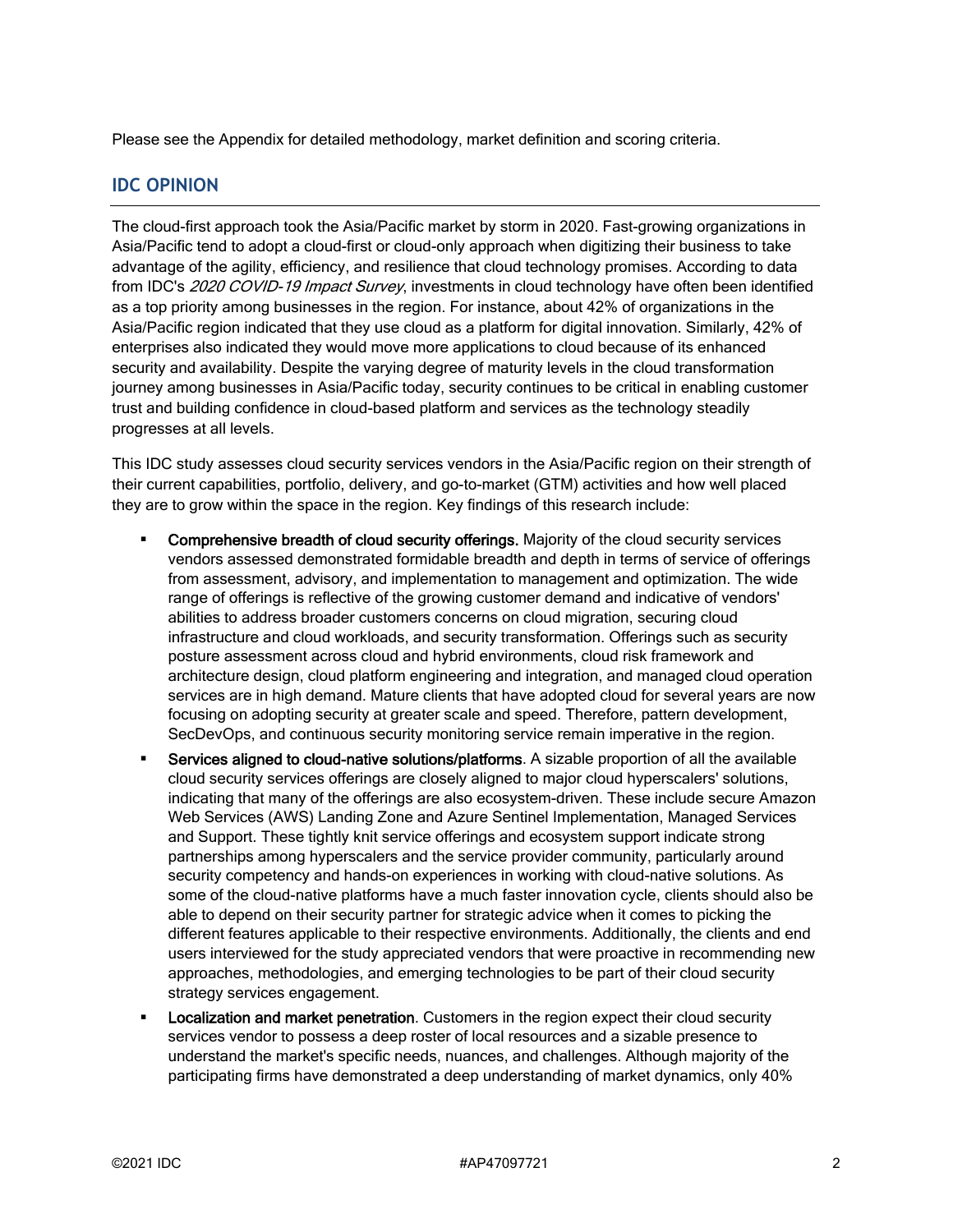have a local presence in more than 10 Asia/Pacific markets. The rest still have obvious gaps from a geographic coverage standpoint, and majority of their cloud security services businesses come from fewer than three Asia/Pacific markets. To a large extent, this porous market dynamics provides tremendous opportunities for country-specific vendors serving in their home market to thrive while playing the role of GTM ecosystem partners for some of the big global cloud security services vendors.

 Pricing mechanism under microscope. Several customers interviewed for the study raised some concerns of the black-box approach to pricing and expresses their increased expectation for a flexible and an outcome-based pricing model in this new as-a-service era. About 28% of the participating firms' pricing models were lauded by their clients, particularly because of the vendor's practice of transparency and communicating value realization in their security engagement. Some customers also applauded the effective use of automation and offshore resources to keep the engagement cost competitive yet seamless and disruption-free.

#### **IDC MARKETSCAPE VENDOR INCLUSION CRITERIA**

This evaluation does not offer an exhaustive list of all the players in the Asia/Pacific cloud security services market. IDC narrowed down the field of players based on the following criteria and subsequently collected and analyzed data on these 14 cloud security services providers with relevant portfolios and regional scale in this IDC MarketScape study:

- **Revenue.** Each participating company is required to have a total revenue in excess of US\$10 million and attained in Asia/Pacific in 2020.
- **Example 3** Geographic presence. Each participating firm is required to have services delivery capabilities in at least one of the following subregions: Australia and New Zealand (ANZ), the Greater China region, South Korea and Japan (North Asia), Southeast Asia, and India.
- **Partnership and certifications.** Each participating firm is required to possess partnerships with at least two hyperscale cloud providers and related security certifications, such as AWS, Azure, Google Cloud Platform (GCP), or Alibaba Cloud.
- Cloud security strategy and offerings. Each participating vendor should show a clear cloud security services strategy and offer a set of cloud security services that can map to IDC's cloud security services definition.

# **ADVICE FOR TECHNOLOGY BUYERS**

This IDC study represents a vendor analysis and assessment of the 2021 Asia/Pacific Cloud Security services market through the IDC MarketScape model. Based on this study, IDC recommends that buyers consider the following pieces of advice:

- Design and deploy base security controls to create secure landing zone on the cloud solution provider platform. Landing zones pre-provisioned through secure coding ensure that security is foundational, and the migration and deployment satisfy the necessary security, governance, and compliance requirements.
- Design reusable cloud solutions to secure platform-as-a-service templates with integrated security controls. Adopting a "build once, deploy many" approach with security-integrated platform-as-a-service (PaaS) templates ensures the efficient use of resources, quick scaling of operations, and speed to market without compromising security.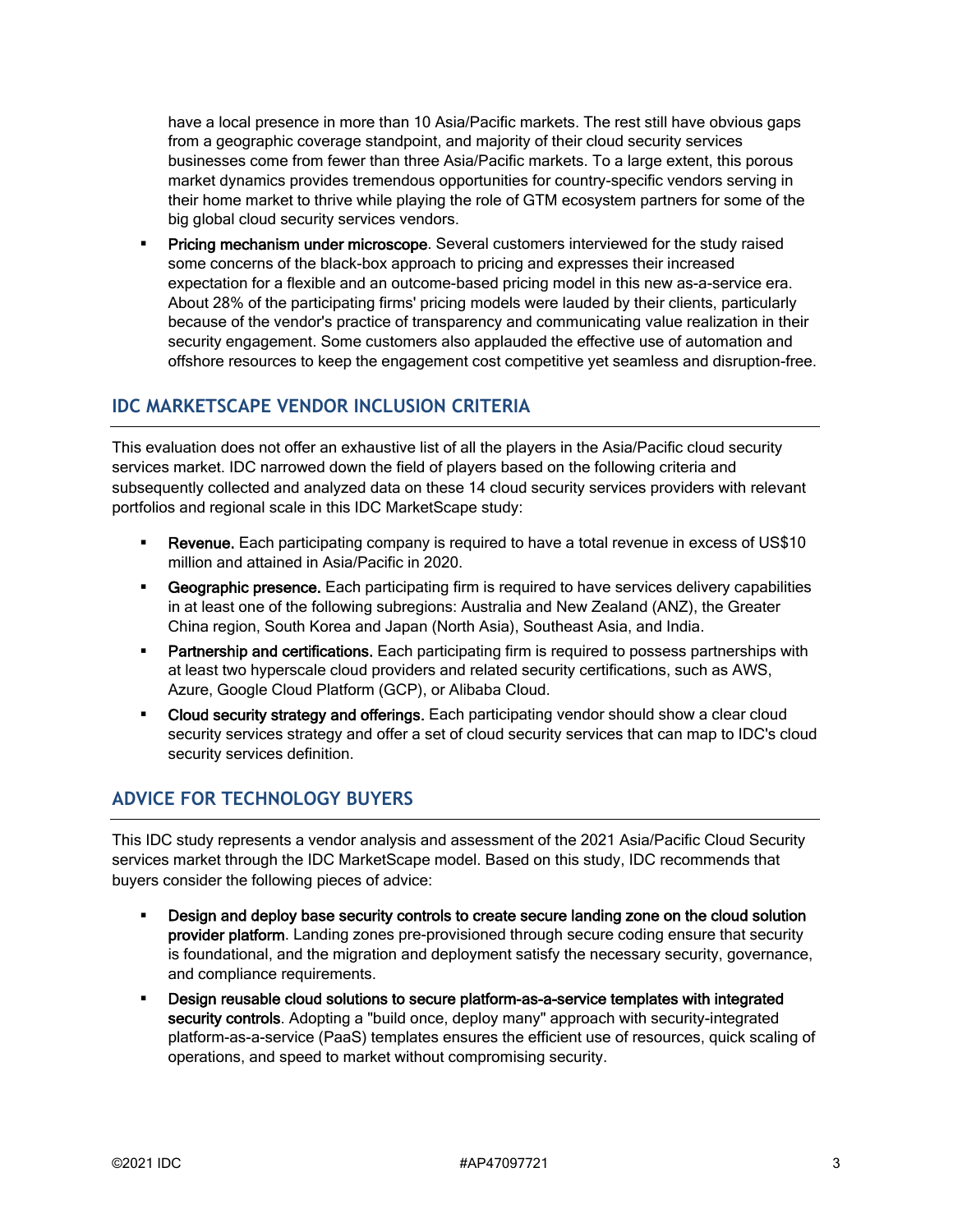- Spell out the authorized roles to operate in the environment and what they can do. With access management being critical, IT leaders are encouraged to use cloud infrastructure entitlements management (CIEM) solutions to manage identities and access privileges in their cloud and multicloud environments that apply the principle of least privilege.
- Secure connectivity to on-premises datacenters and use a hub-and-spoke network security model. Adopting a hub (central network zone) and spoke (internet, on-premises, hosted private cloud) model enables efficient security policy management and enforcement in a central location and allows for the separation of concerns.
- **Select vendors with robust growth and partnership strategies to access the latest technologies** and platforms. A robust security partner does not only address the current security challenges but also foresees future problems and proactively suggests relevant upgrades and security optimization. Thus selecting vendors that are progressive and routinely involved in coinnovation exercises with hyperscalers and solution providers will bode well for long-term transformation goals.
- Regularly engage independent or third-party security assessments to ensure security systems are in check. Although it easy to transfer the risk to the security partner, clients should also routinely audit and assess their security systems even when not required by the regulatory compliance to ensure continuous improvement and assurance.

# **VENDOR SUMMARY PROFILES**

This section explains IDC's key observations resulting in a vendor's position in the IDC MarketScape. Although every vendor is evaluated against each of the criteria outlined in the Appendix, the description here provides a summary of each vendor's strengths and areas for improvement.

#### **Accenture**

According to IDC's analysis and customer feedback, Accenture is positioned as a leader in the IDC MarketScape: Asia/Pacific Cloud Security Services 2021 vendor assessment study.

Accenture's cloud security strategy is deliberately integrated into all of its transformation and cloud adoption engagements with the intention to embed security early to drive optimal outcomes. Its multilevel customer governance structure plays a primary role in ensuring cross-functional integration and timely decision making. Being part of Accenture's recently announced US\$3 billion Cloud First initiative, its cloud security services business is expected to increase exponentially.

Accenture has put concerted efforts in driving its cloud security business to be asset-based rather than people-based, which drives the firm to invest in machine learning (ML), artificial intelligence (AI), and automation. Accenture has developed hundreds of assets, templates, and prebuilt accelerators for the deployment of cloud-native security controls and security management for cloud environments. The proven assets improve the time to value and cost effectiveness of its offerings.

Standardization templates and automation are critical for Accenture to achieve delivery consistency, with fewer full-time employees required to support daily operations. For instance, Accenture's function as a service removes the need for infrastructure deployment and management and creates a proactive, self-healing environment with little to no human interaction required. The focus and investment in AI/ML and automation are strategic to Accenture; those areas have been identified as key differentiators and growth drivers for its cloud security services.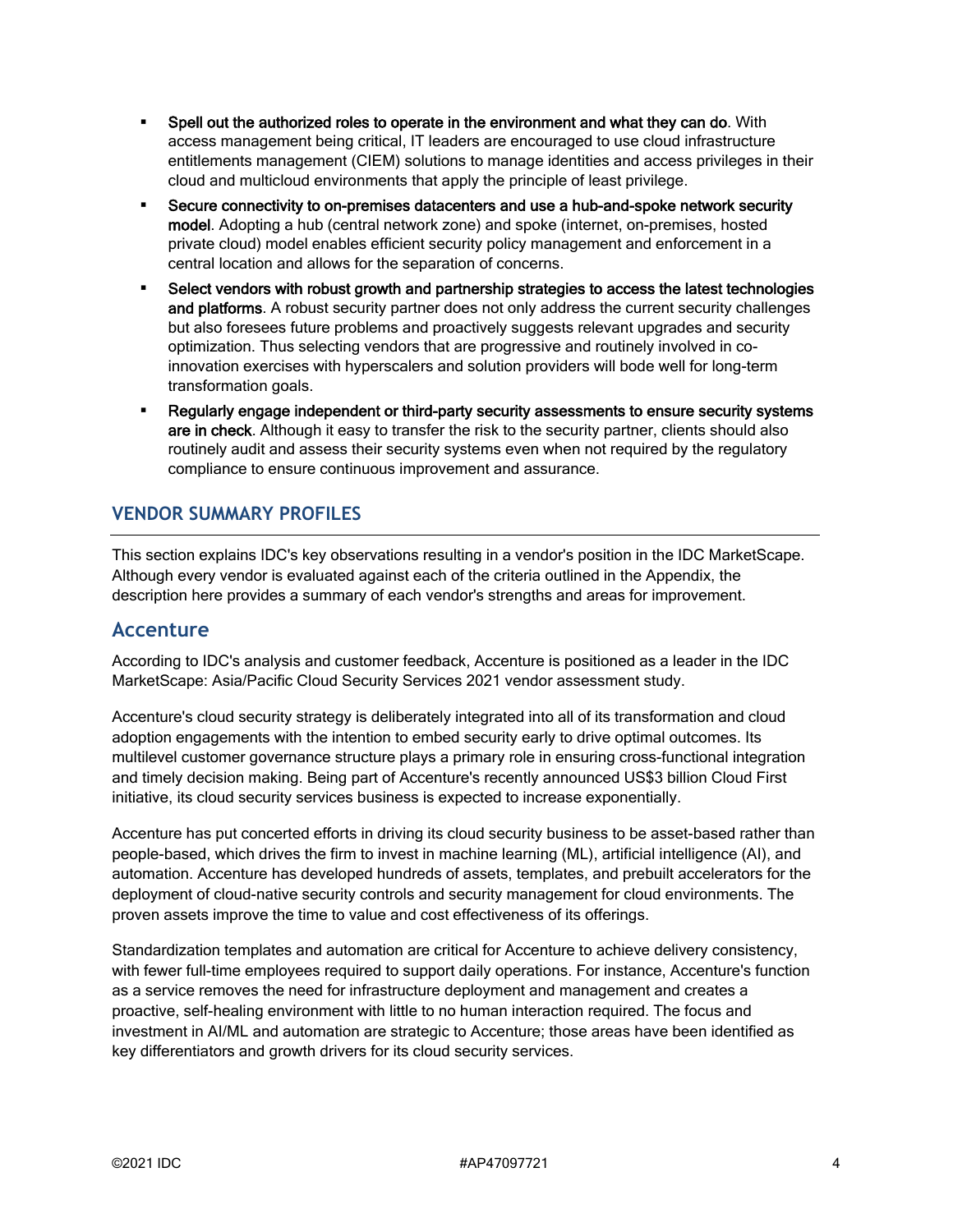Accenture has strategic relationships and a deep experience with a vast partner network. Besides formalizing specific business units with various hyperscalers, Accenture has partnerships across all major security domains, namely governance and compliance, identity, application security, data privacy and protection, and cyberdefense.

Accenture has global security operation center (SOC) delivery teams across seven locations in Asia/Pacific. Its strategic investments in InCountry and TripleBlind also enable Accenture to support clients' data residency concerns. In addition, Accenture has rigorous customer satisfaction and quality assurance reviews, with continuous closed-feedback processes to ensure value creation and an outcome-based delivery. Relating to this, Accenture has many commercial models that tie to value (e.g., level of fraud/incidents reduction) and ensure it has some skin in the game, in which Accenture acts as a true partner with its client. Its recent casualty transformation program is an interesting initiative that correlates upstream issues (e.g., basic security hygiene) to overall managed security services cost reduction.

During the pandemic, Accenture initiated numerous programs to better support its customers without imposing additional charges, including a round-the-clock enablement of its client resources to work remotely and extended security support for cloud environments to minimize the impacts to the service levels provided.

#### *Strengths*

Accenture has demonstrated strong automation capabilities across the life cycle of client engagements, not only in the mentioned delivery stage but also in the initial stage in which Accenture's Cloud Security Quick Start tool can autodiscover all assets and services the client is using across various hyperscaler providers and rapidly identify and establish a risk-aligned architecture for baseline cloud security and overall security investment optimization. One example is called the "no regrets" configurations, which leverage the use of functions to automatically maintain the risk posture of a client's cloud environment.

Accenture's end-to-end security capabilities and much broader services portfolio attract many clients that deeply value the breadth of its offerings. Accenture's operation expertise and large-scale complexity management make it an attractive option in the market. Moreover, for heavily regulated industries, such as the financial services, critical infrastructure, healthcare, and public sectors, Accenture has a strong focus and expertise on proactive compliance and security assurance.

Accenture has deep engineering capabilities and strong, long-standing research and development (R&D) relationships with AWS, Azure, GCP, Alibaba Cloud, and IBM. For instance, it is the strategic launch partner of many hyperscalers, such as AWS, Azure, and GCP. Accenture works with hyperscalers' product and engineering teams in advance of the release of cloud-native security solutions.

According to client feedback, Accenture manages staff turnover well. It can retain knowledge and quickly staff projects with the right people. This reflects well on "One Accenture" in which all teams and people are incentivized based on shared goals. It also shows the depth of talent and agility the firm has when it comes to staffing. It is effective in managing knowledge sharing and enablement across Accenture and the client team, enabling the resources to quickly adapt to the constant changes brought by cloud.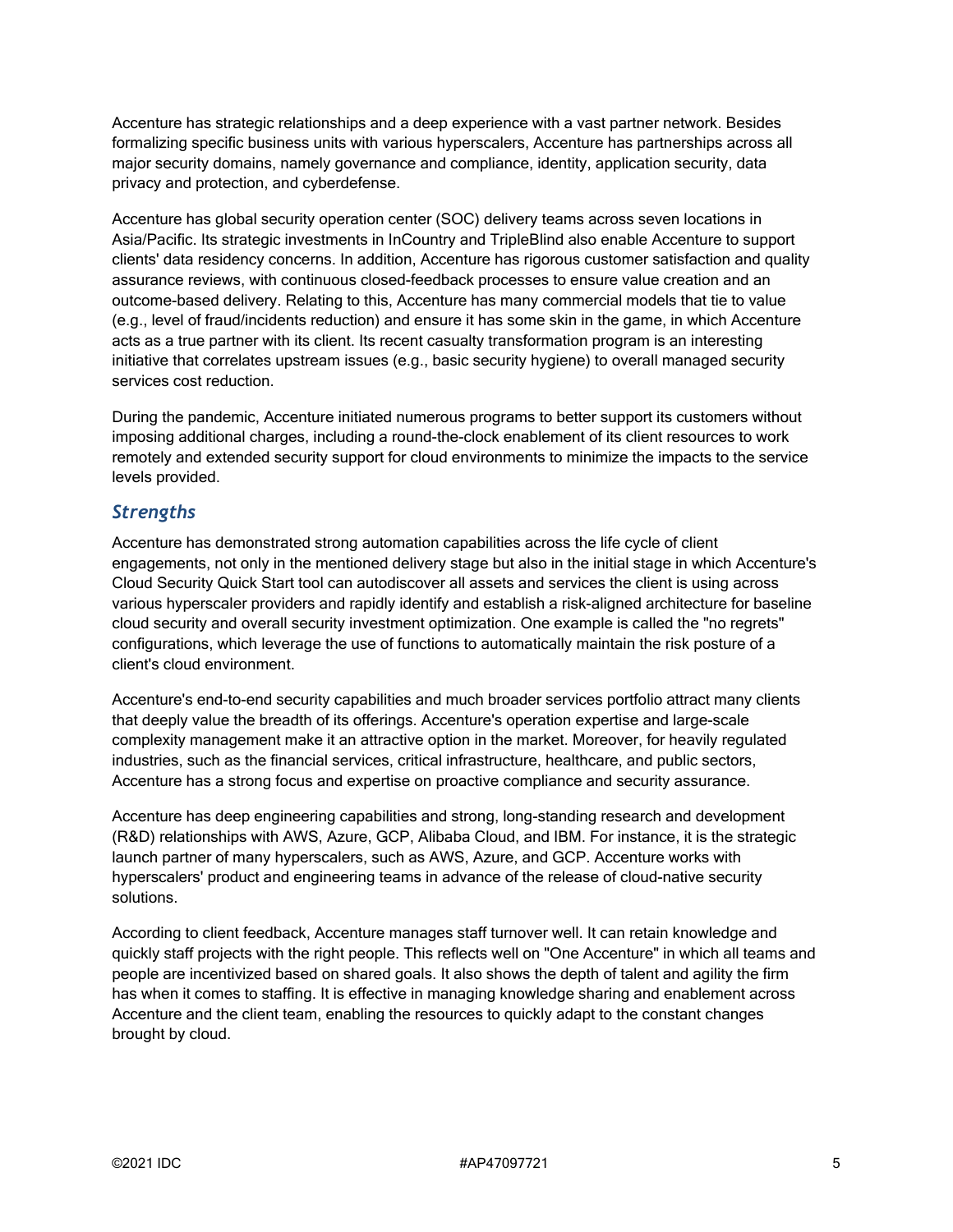### *Challenges*

Given that the nature of many cloud security operations is cosourcing, Accenture could do better in motivating security engineers/analysts at the client side or giving them sufficient time to achieve each project milestone. In addition, the cost of Accenture's offering, if it adopts discreetly, is significantly higher than competitors', especially in markets such as Japan, which requires local language support.

### **Deloitte**

According to IDC's analysis and customer feedback, Deloitte is positioned as a leader in the IDC MarketScape: Asia/Pacific Cloud Security Services 2021 vendor assessment study.

Deloitte is a premier brand with a broad portfolio and commands a large number of competent professionals to ensure quality service delivery. Deloitte's cloud security offering is split into two buckets — direct and integrated — which are incorporated into a broader set of products and cloud platform services. These integrated services include cloud-native development, secure app migration, and business transformation services. The firm, whose security portfolio is one of the most extensive in the market, offers end-to-end, full life-cycle security services, from assessment, advisory, and implementation to operation/managed and optimization.

By positioning itself at the intersection of business transformation, security, and compliance, Deloitte brings business- and industry-focused risk insights to clients across various verticals. Deloitte's cloud governance and compliance offerings enable the firm to address the critical client requirement for the continuous assessment of its cloud security posture, whereas its cloud threat monitoring offering provides 24 x 7 detection and response services for clients' cloud and hybrid cloud platforms. The monitoring services are done using cloud-native security information and event management (SIEM) and SOC services optimized for a cloud environment. At the start of 2021, Deloitte acquired root9B, a cloud-native network security platform provider, to further enhance Deloitte's capabilities within the space.

As an early adopter of cloud, many of Deloitte's Cyber Intelligence Centers (CICs) in Asia/Pacific are entirely hosted on the cloud. Deloitte has been delivering SOC services with Azure Sentinel since the platform's genesis in 2019, further contributing to cloud-native SIEM adoption in the region. Deloitte also helps its clients integrate security controls within the software development life cycle and cloudbased tool and build a secure DevOps continuous integration and continuous delivery (CI/CD) pipeline via robust professional services practices.

In addition to its extensive portfolio, Deloitte also developed a slew of cloud security accelerators, frameworks, and methodologies to ensure quality service delivery at scale without compromising speed and client outcome. These frameworks include Deloitte's Cyber Strategy Framework (CSF), which outlines a tried and tested methodology to evaluate clients' cybermaturity based on their organizations, specific business model, and corresponding risk factors.

As part of a six-phase Cloud CSF methodology, leveraging several international standards and its own Cloud Computing Risk Intelligence Map, Deloitte developed the Cloud Security Content Pack, which is a customizable platform with 21 capabilities, 62 subcapabilities, and several integrated, exportable dashboards that help clients build a robust cloud security strategy. In addition, Deloitte Fortress is a service that enables clients to implement and manage security guardrails and automated remediation in the event of a deviation from cloud compliance standards across multicloud environments.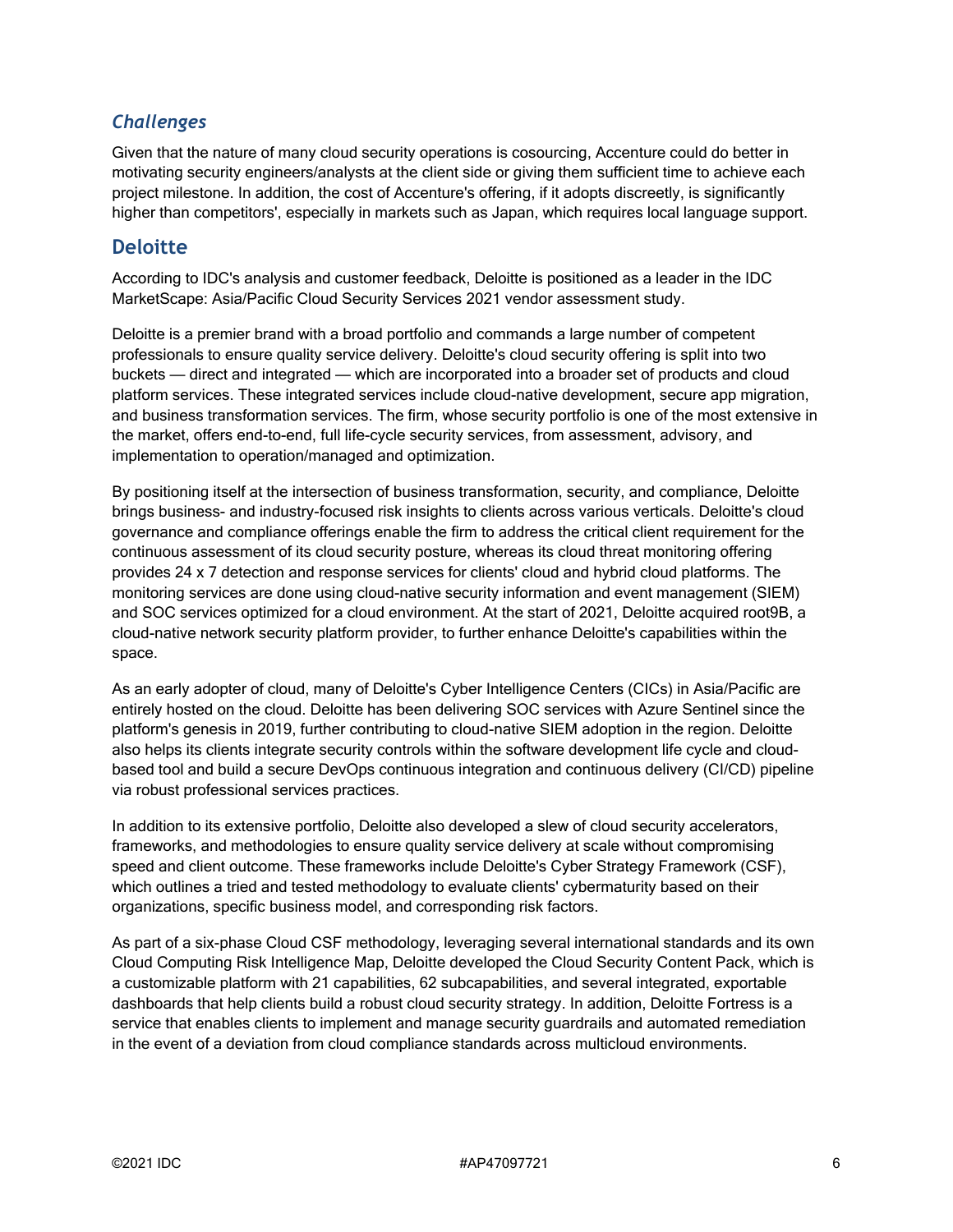# *Strengths*

Deloitte is a household name within the security services space in the Asia/Pacific region, consistently finishing among the top service providers in any vendor assessment. Its strong position within the relatively nascent cloud security services space in the greater Asia/Pacific region is not merely an accident but a result of its "Tilt to Asia" global initiative and implementation of several deliberate business strategies and innovative organizational culture, backed and sponsored by exemplary leadership.

In line with the firm's forward-looking and innovative culture, Deloitte was one of the early enablers of cloud technology and has been integral in driving cloud adoption among key verticals in the Asia/Pacific region. The provider boasts a strong cloud platform engineering business aligned with all the major hyperscalers (AWS, Azure, GCP, Alibaba) that serve the Asia/Pacific market. Its security team works closely with its cloud engineering team to ensure security is embedded at the core of its client's cloud transformation journey. Moreover, Deloitte has created learning programs with cloud hyperscaler platforms (AWS, Azure, GCP and others) so its staff can be certified. Aside from learning programs from cloud vendors and Deloitte's Cloud Institute training platform, Deloitte's staff also have access to independent training and certifications from the SANS Institute, the Cloud Security Alliance (CSA), the Cloud Academy platform, or Udemy.

Understanding that investing in people and competencies is one of the most efficient differentiators in the fast-growing cloud security services market segment, Deloitte has focused on developing and investing in its people to produce the top-tier talent required to serve its clients better. It boasts one of the largest security workforces in the region and is clustered based on various domain expertise and capabilities.

# *Challenges*

Deloitte can co-innovate and co-create solutions with clients on Microsoft platforms and is actively managing Azure Sentinel deployments for clients across the Asia/Pacific region. However, as the auditor for Microsoft globally, it is not permitted to co-innovate and run joint GTM initiatives with Microsoft.

# **DXC Technology**

According to IDC's analysis and customer feedback, DXC Technology is positioned as a major player in the IDC MarketScape: Asia/Pacific Cloud Security Services 2021 vendor assessment study.

DXC Technology's cloud security services, as part of its broader cloud and platform services offerings, focus on securing data, identities, and access across various cloud environments, including public, hybrid, and multicloud environments and cloud platforms. As part of DXC Offerings, chief technologists help drive and oversee the development of the DXC Technology's cloud security strategy, offerings, and partnerships. This group operates globally, with local representation and engagement.

DXC Technology, very often, is engaged by clients to assess their infrastructure and security landscape as part of clients' cloud transformation journey. This could include business case development, cloud security strategy development, cloud security design, regulatory requirement assessment, and technical and organizational measures recommendations. DXC Technology has templates or accelerators for developing a cloud security framework or any phase of the cloud journey. Its Cyber Reference Architecture (CRA) is a vendor-agnostic, granular, and versatile approach to enable cyber-resilience so organizations can minimize the operational impact of the inevitable breach.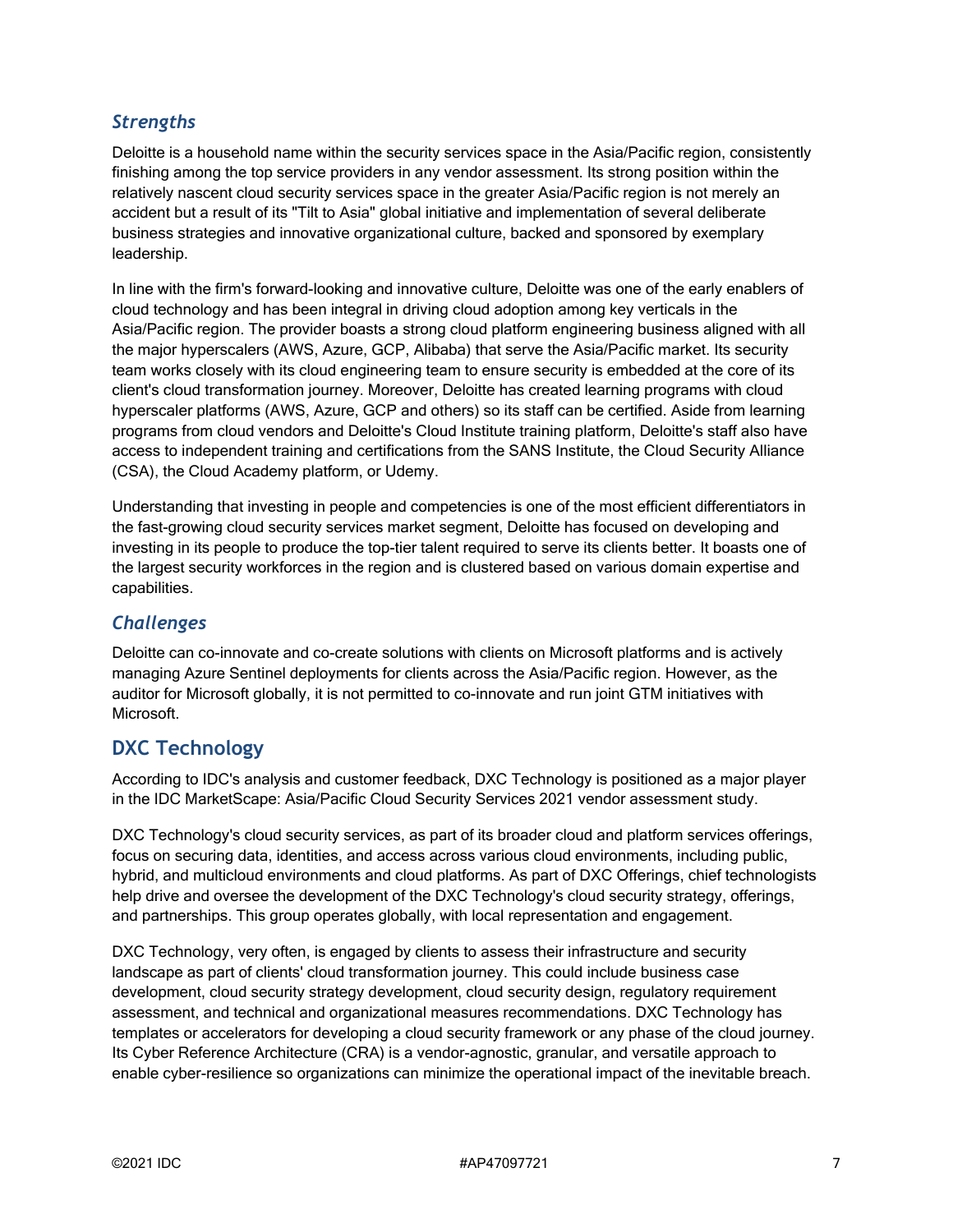The CRA is often used as a framework, allowing DXC Technology to co-create with its clients and includes 12 domains that are categorized into three levels, with 55 subdomains and 347 capabilities. It is supported by 10 blueprints. Globally, DXC Technology has over 3,000 security professionals.

In 2020, DXC Technology announced its plan to merge operations in Asia with Australia and New Zealand, forming a combined business entity across Asia/Pacific. From a cloud security services perspective, the move is promising, with a plan to leverage the strengths and scale of both employees and technology capabilities across the region and better meet customer demand. On the training front, DXC Technology has the OneCloud Guild in the region in which all DXC Technology personnel have been required to complete introductory cloud training, with additional trainings designed across personas, such as executives, sales, solution architects, engineers, marketing, and so forth.

Strategic acquisitions are another important element of DXC Technology's security offerings and capability enhancement. These acquisitions include the acquisition of Luxoft in 2019, a 13,000-person workforce that provides digital strategy consulting and software engineering services, Syscom, a ServiceNow partner with security operations and IT service management expertise, and Virtual Clarity, a leading consulting and advisory firm that focuses on IT transformation and application migration, which includes apps and security consulting and transformation.

#### *Strengths*

The cybersecurity and analytics teams of DXC Technology are structured together and report to a single leader in the Asia/Pacific region. It has been helpful when two teams work in tandem, especially when it comes to creating and training new data models using ML algorithms that enhance threat detection, threat intelligence, or threat hunting capabilities. Being a strategic partner of Microsoft, DXC Technology has adopted Azure Sentinel internally and many other AI-/ML-based threat detection and threat hunting capabilities.

Since the creation of DXC Technology, the previous CEO, Mike Lawrie, decided that automation must be applied at scale across the company's managed service client operations and offerings. The investment in DXC Bionix is the largest the company has made in internal technology enablement to date. DXC Bionix leverages analytics, AI, lean principles, and automation to modernize traditional delivery environments. It is underpinned by Platform X, which is designed for managed services delivery with zero ops and day-one engineering and positioned as the new digital generation delivery platform for DXC Technology. DXC Technology is already well underway in developing its nextgeneration Platform X, which will build upon Bionix and Platform DXC as the single managed services platform foundation on which all services, including cloud and security, are delivered.

From a GTM strategy perspective, DXC Technology has scaled back and focused on fewer key verticals (e.g., financial services, automobile, and public sectors) for cloud security services in the Asia/Pacific region. After sharpening its focus, it witnessed a strong year-over-year (YoY) growth in the Asia/Pacific region for its cloud security services business and achieved better customer satisfaction and profitability.

# *Challenges*

DXC's cloud security capabilities are often packaged with its application modernization and managed cloud infrastructure engagements. The service delivery consistency across Asia needs some work with different levels of capabilities across the region, but with the new integration between Australia and Asia operations, we expect that things will be delivered in a more consistent fashion, with automation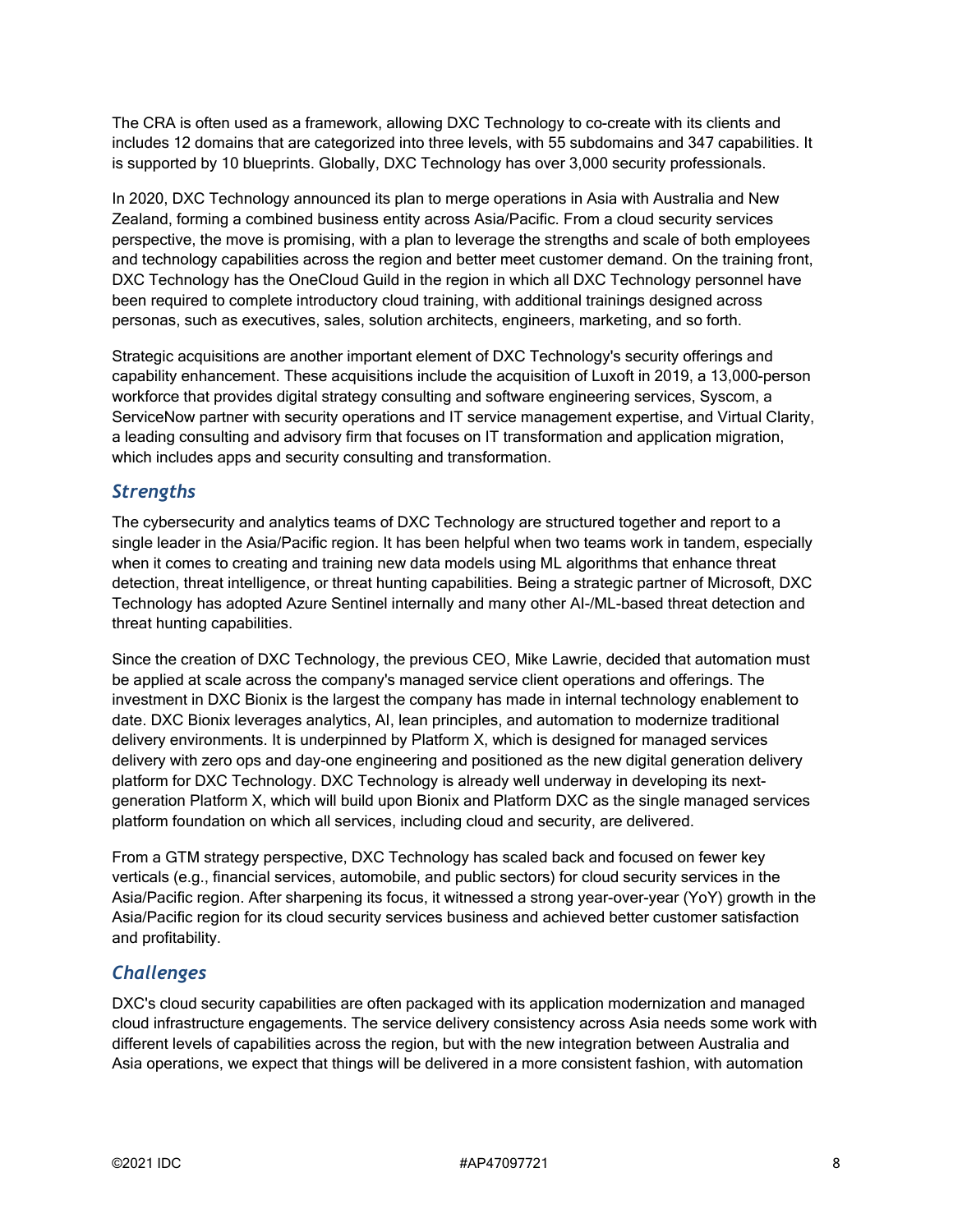and AI/ML capabilities built in Platform DXC to meet the demands of global customers. DXC Technology should also accelerate the transition of its pricing strategy to meet the growing customer demand of flexible and outcome-based pricing. Fortunately, DXC Technology is looking at some niche emerging vendors to better align its pricing scheme with this demand.

# **Ernst & Young**

According to IDC's analysis and customer feedback, Ernst & Young (EY) is positioned as a leader in the IDC MarketScape: Asia/Pacific Cloud Security Services 2021 vendor assessment study.

EY's approach to cloud security services is operated on a continuous basis of an "infusion" strategy, meaning EY's cloud security capabilities are infused with EY's other competencies, service lines, and solution offerings. It also offers technology and services in one bundle by leveraging EY's ecosystem partners and hyperscalers.

EY's Trusted Cloud services address four critical pillars associated with a cloud transformation program: assessment, design, development, and migration. EY has developed a number of fit-forpurpose tools and methodologies that help deliver its cloud security services. To name a few:

- EY Cloud Governance Tool is a multicloud monitoring solution that evaluates enterprise compliance against leading risk, security, compliance, data and architecture standards.
- EY Cloud Migration Factory is a cloud-agnostic platform that is deployable on containers and built on open standards. It acts as a control center and provides visibility of the entire migration process: discovery, assessment, migration planning, migration execution, and hypercare.
- EY Dash is a multicloud management platform that includes EY's proprietary DevSecOps dashboard, which provides a view for security in the DevOps pipeline.
- EY Cloud Security Framework is a methodology that includes both a top–down and bottom–up view of a company's cloud environment.

In addition, the expertise in the critical power and utilities or critical infrastructure sector vertical allows EY to see the evolving need to modernize legacy operational technology (OT) systems while implementing security by design principles and security controls from the onset in alignment with business and economic criticality. The EY Digital Energy Enablement (DEEP) and EY UtilityWave are good examples that EY has leveraged its intensive industry insights and technical know-how of cloud technologies to create industry-specific, cloud-based solutions. OT cloud is gradually becoming an important differentiator for EY's cloud security capabilities and GTM strategy.

On data residency/sovereign requirements, EY leverages its own proprietary EY Data Protection and Privacy Manager (EY DPPM) solution. The solution is portable and can be deployed on-premises or hosted within a given country. Moreover, there is an extensive network of centers of excellence (COEs), wavespace, and cybersecurity. COEs are made of near-shore, onshore, and offshore capabilities in the Asia/Pacific region, meeting clients' requirements and providing them with flexibility and option.

During the pandemic, in several instances, EY executed payment holidays and offered flexibility in contract amendments or renegotiations to support clients financially and operationally. EY also introduced its Enterprise Resilience framework, a proprietary methodology that examines nice key pillars for enterprise resilience in the context of the pandemic, which EY opened to the public for use.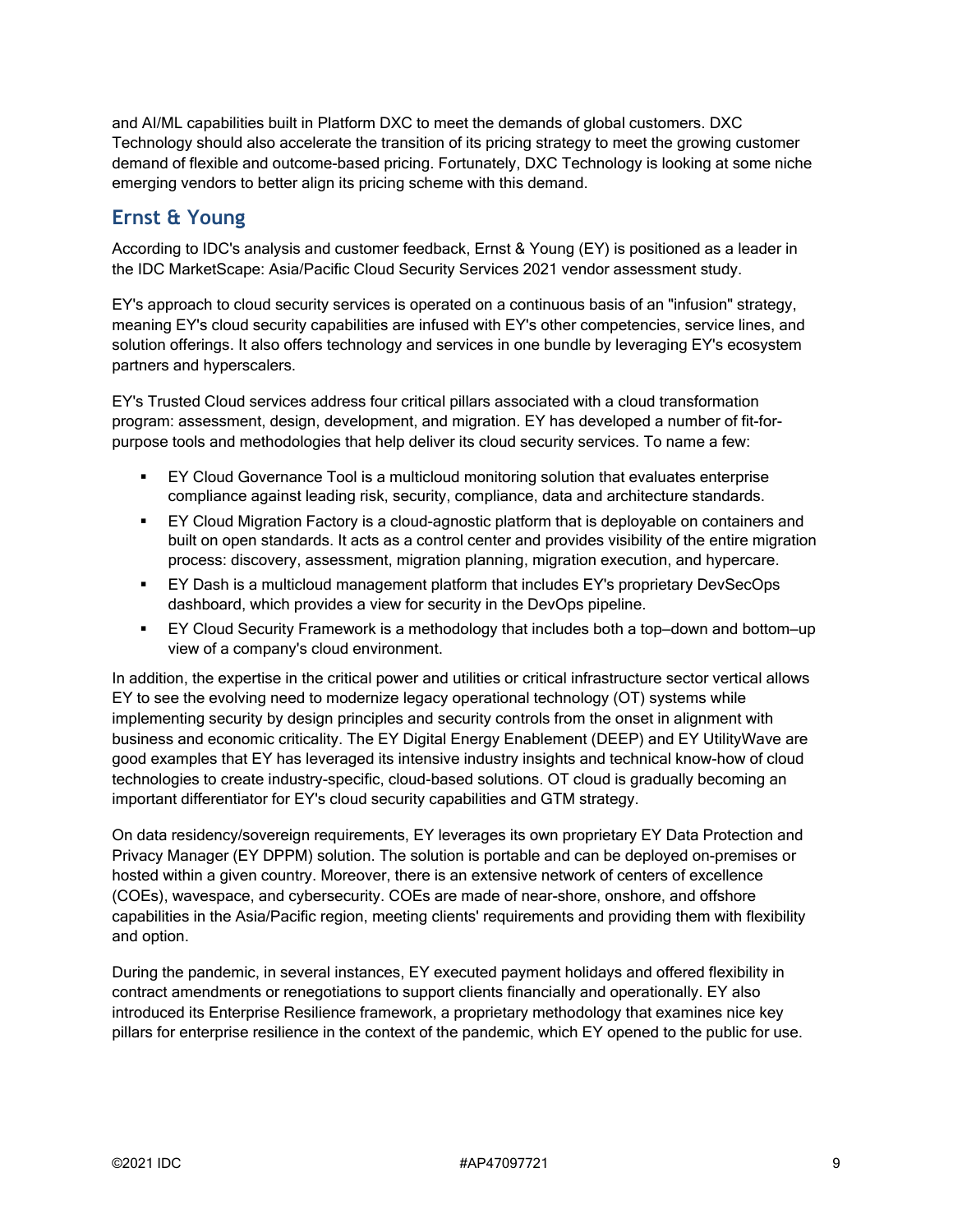# *Strengths*

Being a long-term strategic alliance partner of Microsoft globally, EY has shown strong capabilities of implementing/managing customer solutions based on Microsoft platforms. For instance, several of EY's industry- or sector-specific solutions, such as the EY Global Tax Platform or EY Cybersecurity as a Service (CaaS), are based on Microsoft technologies and Azure platforms.

According to clients' feedback, EY's skills and support coverage around Microsoft Azure Sentinel, a cloud-based SIEM platform, in Southeast Asia was rare and excellent when the solution was very new in the market. Clients highlighted access to needed skills and sound talent retention as areas of EY Asia/Pacific's particular strengths.

On the skills front, EY has put significant efforts in training and reskilling its workforce to meet the growing demand and address skills shortages on cloud security. One significant initiative was introduced in July 2020 (i.e., start of EY's financial year) called EY Tech MBA, which is a fully accredited corporate master of business administration (MBA) degree, with the online qualification awarded by Hult International Business School. Broadly speaking, its Cybersecurity Career Framework, as part of its global Tech Careers Framework, offers technology professionals the ability to drive their careers at EY with greater transparency and clarity.

EY's cloud security offerings are price-competitive and available through several different pricing models. EY has developed a comprehensive approach, with supporting proprietary tools to enable customers to evaluate pricing models and build business cases. The success criteria developed and communicated for each engagement before contracts are signed give sufficient visibility and remove the black-box approach for the client, which clients highly appreciate.

#### *Challenges*

According to client feedback, EY could do better from a project management perspective during the onboarding process, especially with assisting clients in ironing out the internal processes for the cloud platform, which was new to the client. Fortunately, EY is very receptive to clients' feedback and shows improvement very quickly. EY could also build out better incentives to continuously drive the level of automation and resources optimization in engagements.

#### **IBM**

According to IDC's analysis and customer feedback, IBM is positioned as a leader in the IDC MarketScape: Asia/Pacific Cloud Security Services 2021 vendor assessment study.

IBM, a multinational technology company based in the United States, has been a pivotal digital transformation (DX) partner among organizations worldwide in the last few decades. It employs over 10,000 employees across the globe — with about 700 dedicated to the Asia/Pacific region — to support its cloud security practice. The IBM Security business unit is part of the IBM Cloud and Cognitive divisions, and its cloud security strategy is rooted in its goal of giving clients the translation layer across hybrid multicloud environments. By providing the translation layer across hybrid multicloud environment and applications, IBM's approach has a differentiated value for its clients. Its comprehensive cloud security portfolio is underpinned by its overarching security brand strategies, which are:

 Align — aligning the client's security strategy to business needs across risk, compliance, and security management for multicloud and hybrid cloud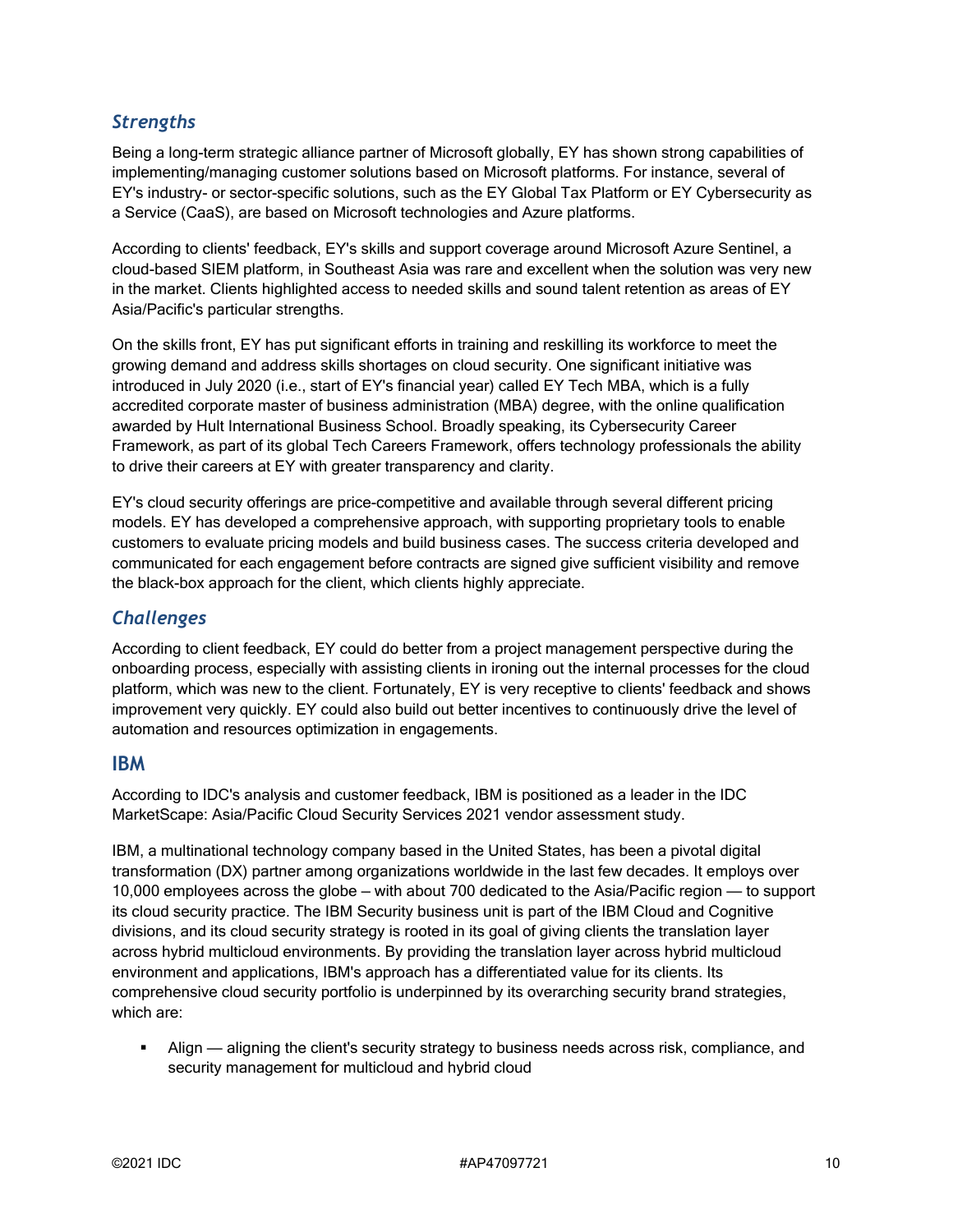- Protect protecting the client's valuable assets, which may include, among others, digital users, workload, and data
- Manage managing growing digital threats by detecting, defending, and responding to and recovering form cyberincidents
- Modernize modernizing security and compliance posture, leveraging best-of-breed, open, multicloud, and hybrid cloud capabilities

IBM Security defined a method for delivering its cloud security services, which is composed of six distinct phases that address every client's unique needs across assessing, reducing, and managing risks. This in-depth methodology allows IBM to work closely with the client's security, compliance, and architecture teams or leadership to design, implement, and manage a right-sized set of security projects based on the client's region and sector-specific context. Once improvement areas or gaps are thoroughly assessed and identified, IBM then deploys a combination of professional services and managed security services to properly mitigate the risks.

IBM delivers cloud security via one delivery unit — managed security services for cloud — to ensure a consistent delivery experience for clients. IBM's managed security services account for a significant share of its security business in the Asia/Pacific market, and, given the size and nature of typical IBM clients in the region, these engagements usually involve complex and diverse IT environments. IBM's comprehensive SOC capabilities, processes across multicloud hybrid environments, and ability to leverage robotic process automation (RPA) or other automation technologies for incident response resonate well with its clients in the region.

As for professional cloud security services, IBM can also easily leverage its library of use cases, which consists of a rich set of use cases for both cloud and on-premises scenarios. Its recent acquisitions of Spanugo and StackRox are expected to further enhance IBM's cloud security offerings, particularly around cloud security posture management and container security.

#### *Strengths*

Complementing its comprehensive portfolio, IBM has a plethora of proven technologies, platforms, tools, and methodologies at its disposal, which have augmented extensive ecosystem partnerships. Depending on client requirements and risk factors, IBM can seamlessly leverage one of its many preintegrated technology platforms for cloud security services. These include IBM Multicloud Management Platform, IBM DevOps Commander for accelerated DevSecOps, and IBM Security X-Force threat management services.

With sizeable engineering possibly behind it, IBM is continually improving its existing platforms and developing newer methodologies. For example, it is currently incubating a capability to deliver DevSecOps across application, data, and infrastructure security controls. Furthermore, many of its offerings are AI-/ML-enabled, including threat management service platforms, Guardium Data Protection for hybrid cloud workloads, Trusteer MaaS360, and user and mobile security solutions. With the acquisition of Red Hat, IBM extends its portfolio of security services across advise, move, manage, and build to Red Hat OpenShift environments.

Apart from its technical capabilities, IBM also tends to possess a solid project governance model and ensure positive customer experience. Monthly executive meetings are conducted between IBM's global leadership and its client's chief information security officer (CISO) or leadership team to foster a greater relationship, build trust, and maintain a robust feedback loop. Furthermore, IBM's professional services team is almost always a combination of local, regional, and global practitioners, ensuring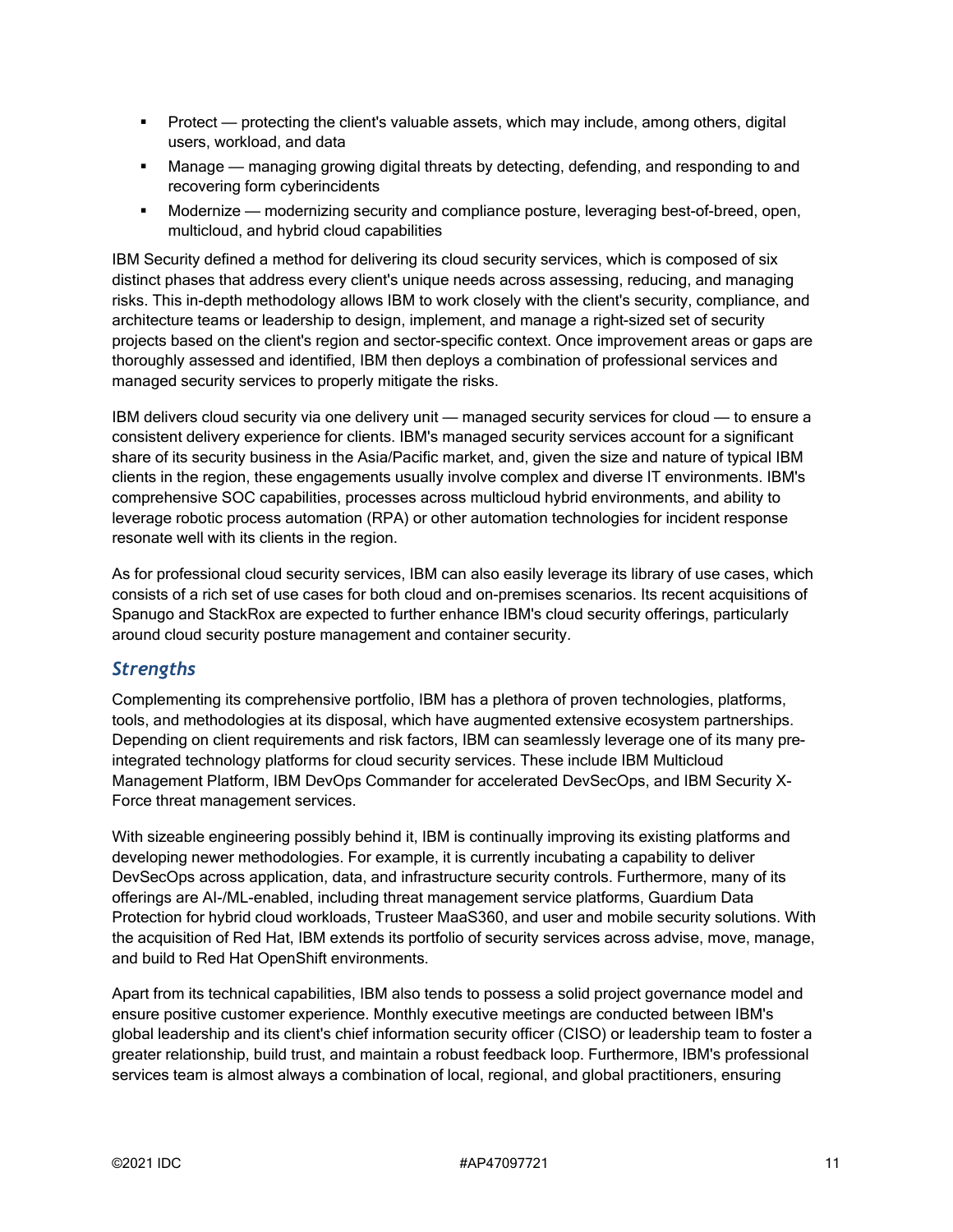globally consistent service quality without ignoring local nuances and challenges. IBM's methods and platforms are designed as global offerings and are engineered to be ran and managed by its global security operations and regional teams, tapping into the "glocal" approach.

#### *Challenges*

IBM had basked in the glory of being one the largest IT and security providers in the region in the last couple of decades. However, as of late, acquiring new customers and logos has been a bigger challenge because of the increased competition in the market. IBM's customer experience and customer centricity program could be further improved to reflect current market trends. This could include anything from pricing strategy to managing client relationships at the execution level.

Although its recent restructuring of its organization to focus its efforts and resources on growth areas is progressive and a positive step, the benefits and effects of the move are yet to be seen.

#### **KPMG**

According to IDC's analysis and customer feedback, KPMG is positioned as a major player in the IDC MarketScape: Asia/Pacific Cloud Security Services 2021 vendor assessment study.

KPMG's cloud security services form part of KPMG's broader cybersecurity services and strategic priorities that are aligned with the firm's broader cloud transformation capabilities. The cloud security services capabilities across the Asia/Pacific region vary based on the local market maturity, reflecting unique needs in specific markets. KPMG provides consistent services to its clients across the region through its global delivery network and capability centers using frameworks such as KPMG's Global Quality and Risk Management framework.

KPMG has approximately 450 cloud security professionals out of its total 1,200 cyberprofessionals in the Asia/Pacific region. These professionals are joined regionally and globally through its Global Cloud Nexus community. KPMG's cloud security delivery framework incorporates leading-practice models to help organizations assess, design, build, deploy, test, operate, and monitor secure workloads across multiple cloud environments. The percentage of leveraging offshore resources is quite low for KPMG, with the firm usually utilizing local resources and local expertise to support its clients. KPMG understands that in a heterogeneous market, such as Asia/Pacific, which is composed of organizations of varying degrees of cloud maturity, there are different sets of security needs and, as such, has made it a point to tailor its offerings and service delivery strategy to reflect this reality.

KPMG's Global Cloud Nexus is a network of specialists across the globe that is responsible for generating the latest thought leadership, providing deep technical expertise, and creating innovative, integrated client solutions inclusive of KPMG's cloud security professionals. The KPMG Global Cloud Nexus coordinates and governs its cloud cybersecurity development and reports directly to its Global Cloud steering committee. It also holds the repository for KPMG's best practice approaches, methodologies, and frameworks for the team to reference. A good example is KPMG's Powered Execution Suite (PES), which is an integrated, preconfigured platform supported by digital assets and methods that KPMG engagement teams use to better manage the delivery of business transformation with clients, accelerating their time to value.

KPMG's Powered Enterprise is another example of a preconfigured solution that can be technologyagnostic or delivered with a solution provided by one of KPMG's alliance partners, for instance:

**Powered Risk (governance, risk, and compliance solution) enabled by ServiceNow**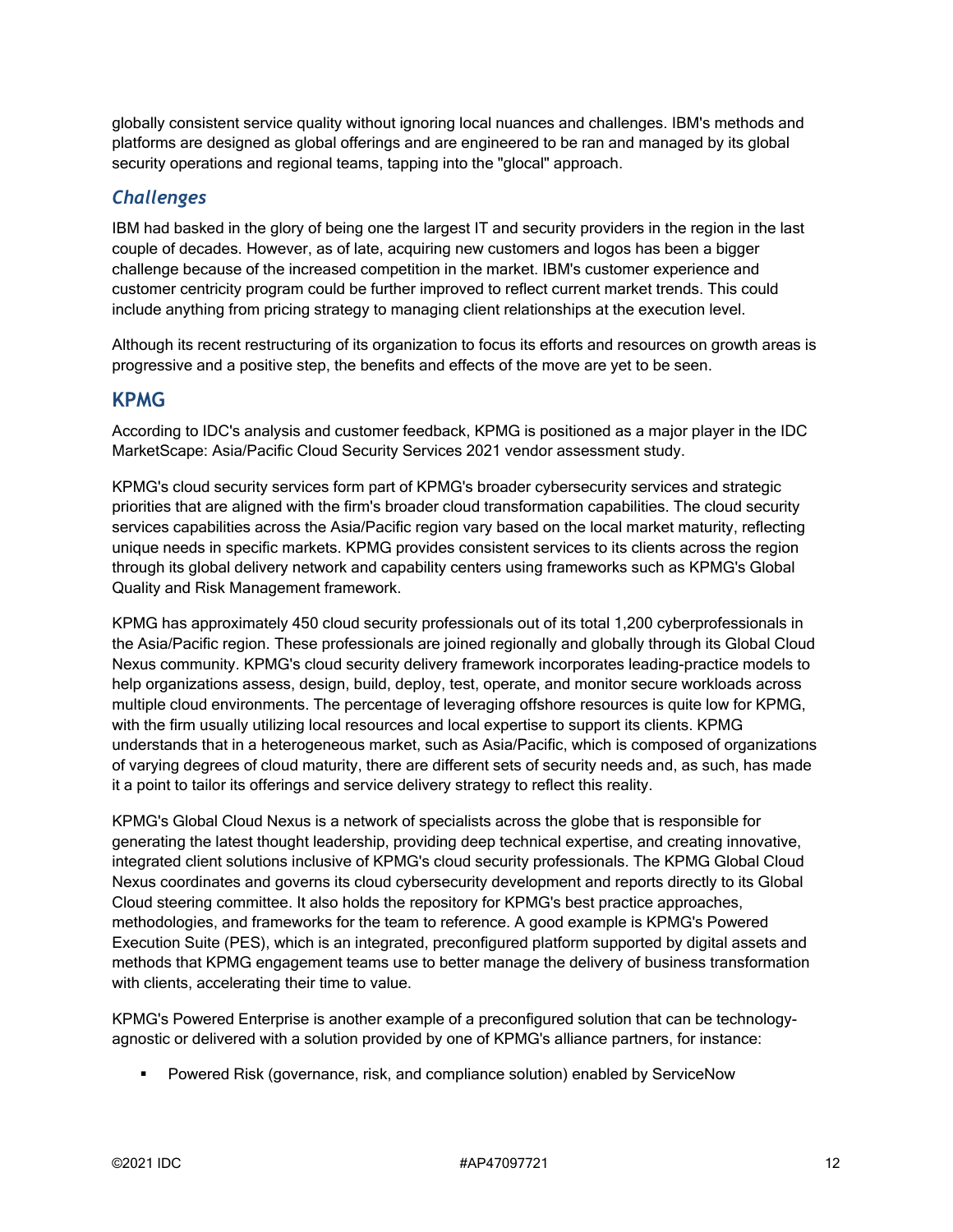- **Powered SecOps also leverages ServiceNow**
- Powered Enterprise Identity (identity and access management [IAM]) with SailPoint or Okta.

KPMG Threat Inspect is a CrowdStrike-enabled solution that automates the process to identify, investigate, and escalate potential security threats.

KPMG is one of the first global professional services companies that signed a letter of intent for a strategic alliance with Alibaba Cloud in 2018. KPMG and Alibaba Cloud went on to jointly announce the formation of a global alliance to provide DX to businesses of all sizes and across multiple industries.

# *Strengths*

The KPMG assessment framework for infrastructure as a service (IaaS) and platform as a service (PaaS) combines critical domains of cloud security with pragmatic and operational expertise across cloud environments. According to clients' feedback, KPMG demonstrates a strong technical know-how when it is engaged by the client for assessment, especially around penetration testing, red teaming, and incident response. Moreover, KPMG provides important transparency and responsiveness that are highly praised by clients.

KPMG pays a lot of attention to its employee retention and reskilling. As part of the Global Cloud Nexus, training and certification support is also provided through a learning pathway developed by KPMG's Global Cyber Learning and Development team, which guides all cloud cyberprofessionals across all levels of the training and certification they aim to achieve. For instance, KPMG has over 500 personnel with AWS skills and over 135 formal certifications across the world in a joint program led from the United States and Australia. KPMG is one of only 11 service providers worldwide with an AWS Advanced Consulting Partner: Security Competency accreditation, which secures priority inregion support from AWS.

On the thought leadership front, KPMG is heavily involved in the Information Security Forum (ISF) community and the International Information Integrity Institute (i-4) (acquired by KPMG), the world's longest-running strategic cybersecurity think tank and peer-to-peer knowledge exchange for CISOs and cybersecurity leaders of global corporations, including multinationals based out of Asia/Pacific.

# *Challenges*

KPMG is relatively late in investing in digital technology capabilities, including cloud and cybersecurity, especially when compared with its closest peers. For instance, when Microsoft just launched its Sentinel platform, KPMG's Microsoft certification status back then made it miss some opportunities. However, KPMG has identified Azure Sentinel Accelerator as a key area for the KPMG cloud cyberpractice to focus on, along with other solution areas, such as multicloud compliance, SecDevOps delivery toolchain, and data and identity governance.

# **NTT**

According to IDC's analysis and customer feedback, NTT is positioned as a leader in the IDC MarketScape: Asia/Pacific Cloud Security Services 2021 vendor assessment study.

NTT is a global technology services firm that operates a global network of SOCs and Global Threat Intelligence Centers with direct presence in 17 countries in Asia/Pacific. NTT's primary cloud security strategy revolves around supporting its clients' DX journey with service offerings from consulting and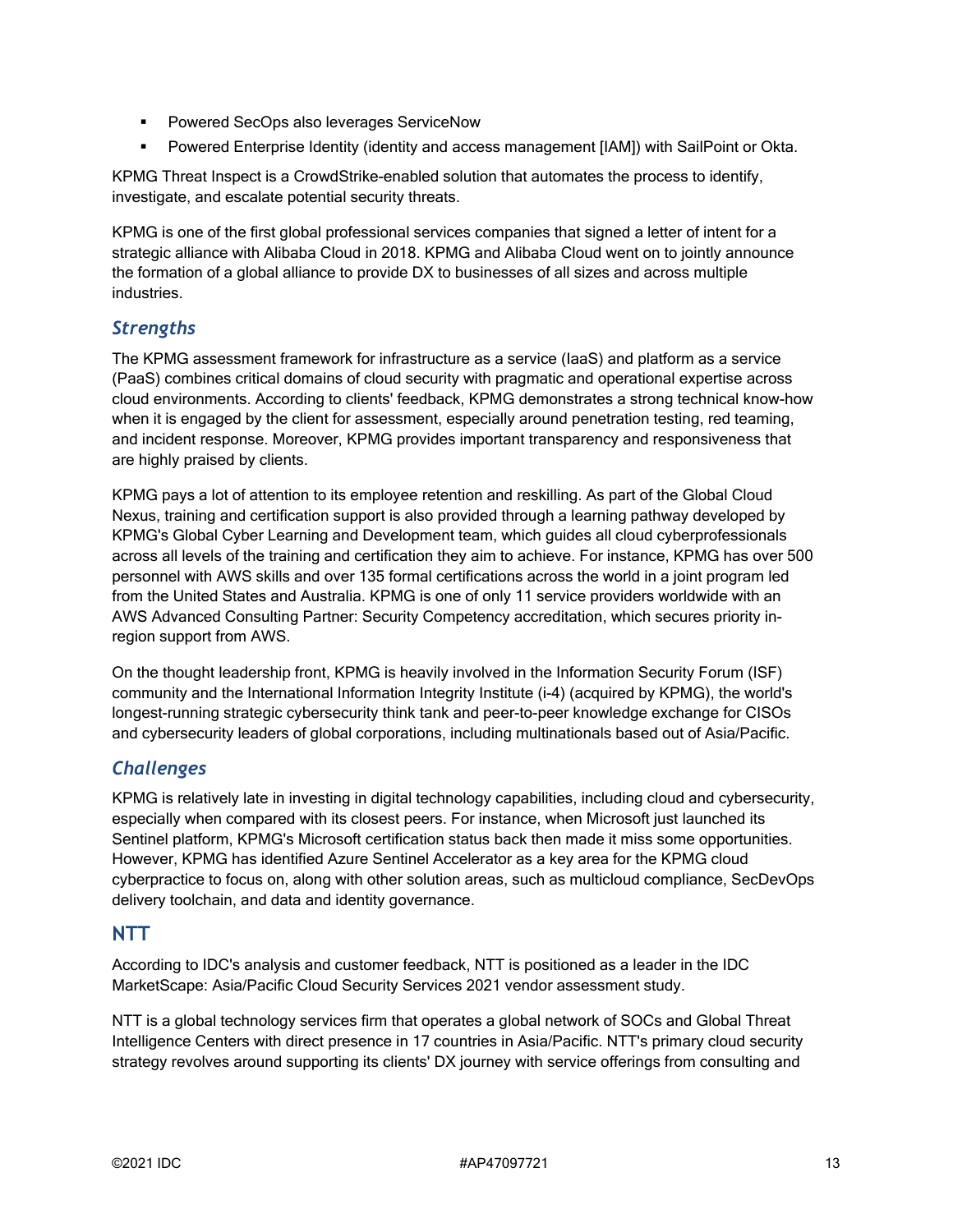managed services to technology support services. Its cloud security operations in the region are supported by around 1,000 cloud professionals who work closely with 800 security professionals.

NTT's professional security service is anchored around its consulting digital platform SecureInsight, which ensures a globally consistent services delivery while supporting clients' needs in a modular fashion. A typical consulting engagement of this nature starts with a capability maturity review, which provides clients with a bird's-eye view of their security controls, maturity, and capabilities. The findings could then be augmented further with NTT's cloud security posture assessment, which delivers a snapshot of the actual cloud tenancy configurations, and with a quantitative risk analysis capability, which produces greater visibility of the risks and impacts to the organization. This integrated platform also features "control validation" capabilities, which enable NTT to validate critical security controls continuously.

Meanwhile, NTT's managed security service practice is also rather comprehensive, offering a slew of cloud-focused services, such as enterprise security monitoring, cloud security posture management, threat detection for public cloud, and IaaS gateways, including attacks on web applications. To help clients streamline and simplify the daunting process of technology selection, NTT continually assesses, selects, and pre-integrates a partner technology into its managed security services platform.

NTT engages with more than 200 technology partners and leverages strategic partnerships to drive innovation within the cybersecurity space and deliver scalable security to its clients. It has formed a multiyear strategic alliance with Microsoft with the goal of delivering best-of-breed solutions to clients by combining the strengths of the two companies. As a result, NTT is currently developing purposebuilt advanced threat detection (ATD) for Microsoft Azure assets, especially servers, firewalls, and application gateways. Further, NTT Security Unit also collaborates and co-innovates with its cloud infrastructure unit to build solutions on Azure, creating tools, such as cloud threat detection and AI- /ML-based threat detection services for its cloud clients on Azure.

#### *Strengths*

The tight integration of security with other practices within the wider NTT Group is a deliberate approach to help clients achieve its secure by design ambitions. NTT's cloud security services strategy is client-centric and globally aligned to reflect the macromarket drivers. From a portfolio perspective, in 2020, NTT launched its Global Portfolio Review Board, which ensures the global and regional plans align to meet the needs of its clients. Although it is a global strategy, it allows regions to create adapted versions of the strategy for execution based on local client priorities.

NTT has invested a sizable number of well-trained resources dedicated to the Asia/Pacific region, and the return is evident. Its customers reflected positively on the technical expertise, knowledge, and capabilities of NTT's cloud and security professionals. Besides that, NTT's customer experience strategy is also well developed, with technical account managers (TAMs) always on call to support and provide clients with actionable insights and technical recommendations. During the onset of the COVID-19 pandemic, NTT worked with several of its clients to advise them on how they can efficiently use its services and provided incident response remediation services at no cost to clients in the healthcare sector, which was crucial to delivering care at the height of the pandemic.

NTT's broad portfolio, especially the fact it owns the global network, makes it an attractive option in the market. Apart from extensive offerings, NTT also has a slew of proprietary tools, such as the Cyber Threat Sensor (which assists clients in detecting potential threats in their cloud environments) and web application firewall-as-a-service offerings (which protect enterprise web applications deployed in the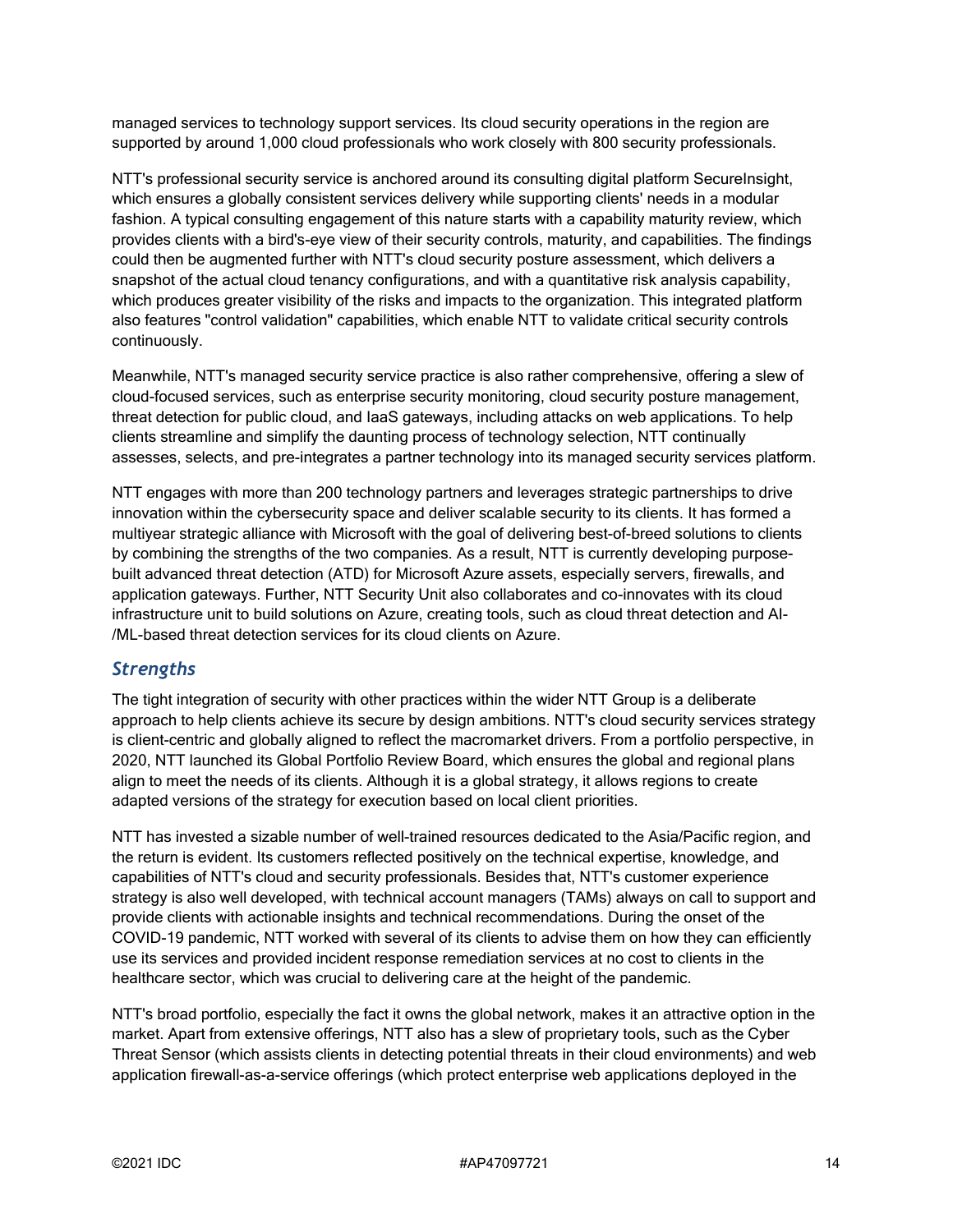cloud). By integrating emerging technologies, such as AI and ML, that power enhanced levels of automation, NTT can also achieve service consistency across different markets. In addition, the acquisition of WhiteHat Security has further matured its DevSecOps capability in terms of application development.

#### *Challenges*

As discussed, NTT is a proven security provider, possessing several characteristics that make it stand out in the region. However, there are areas that the vendor can further improve. For instance, organizationally, NTT is still fragmented, which, at times, results in inconsistent service quality as it is operated by different units. Although it is a good move to establish a strategic alliance with Microsoft, it is equally important to provide options to clients, especially those that prefer to engage multiple cloud hyperscalers.

# **PricewaterhouseCoopers**

According to IDC's analysis and customer feedback, PricewaterhouseCoopers (PwC) is positioned as a leader in the IDC MarketScape: Asia/Pacific Cloud Security Services 2021 vendor assessment study.

PwC is a multinational professional services network of firms and has a strong presence in Asia/Pacific. It began investing in cloud business in 2007, which has since grown in both breadth and depth. Its Cybersecurity and Privacy (C&P) business is one of the firm's largest investment areas. At present, it operates five Cyberlabs in Asia/Pacific, two SOCs in India and Australia, and a growing number of Cyber Impact and Experience Centers across the region and around the world.

PwC's cloud security strategy revolves around four domains — transform security, secure cloud infrastructure and platforms, secure cloud workloads, and extend enterprise security services to the cloud — within which PwC's various services are populated. These domains span cloud security readiness and planning, securing cloud infrastructure and platforms and securing applications in the SDLC, as well as hybrid security services. By embedding security as a significant pillar across all its cloud transformation model, PwC ensures its clients adopt a holistic approach to security regardless of the maturity of the organization. For example, its Enterprise Cloud Strategy offering focuses on defining a cloud vision, strategy, road map, and business case for the enterprise. Meanwhile, its Cloud Engineering and Security offering helps to ensure security and resilience across various layers, such as cloud foundation, data engineering, integration layers, microservices and containerizations, platforms, and DevSecOps services, among others.

PwC has an extensive portfolio of integrated solutions and robust delivery accelerators. These solutions and frameworks are developed by PwC itself, as well as with its ecosystem partners, including all the major hyperscalers. One such example is Proactive Risk Intelligence Monitoring Solution (PRIMS), a forensic solution built on Microsoft platform for fraud and risk analytics for continual monitoring. Another would be Microsoft Insider Risk Management, which is a compliance solution built on Microsoft 365 that uses native and third-party signals to help organizations identify and investigate malicious and inadvertent activities within the organization.

In addition to engineering capabilities, PwC also leverages a slew of proprietary frameworks to ensure consistent service delivery. Its global delivery method, business, experience, and technology (BXT) aims to ensure clients predictable value, speed, focus, and agility. This strategy enables PwC to essentially position itself as a local firm grounded on providing services at a local level with higher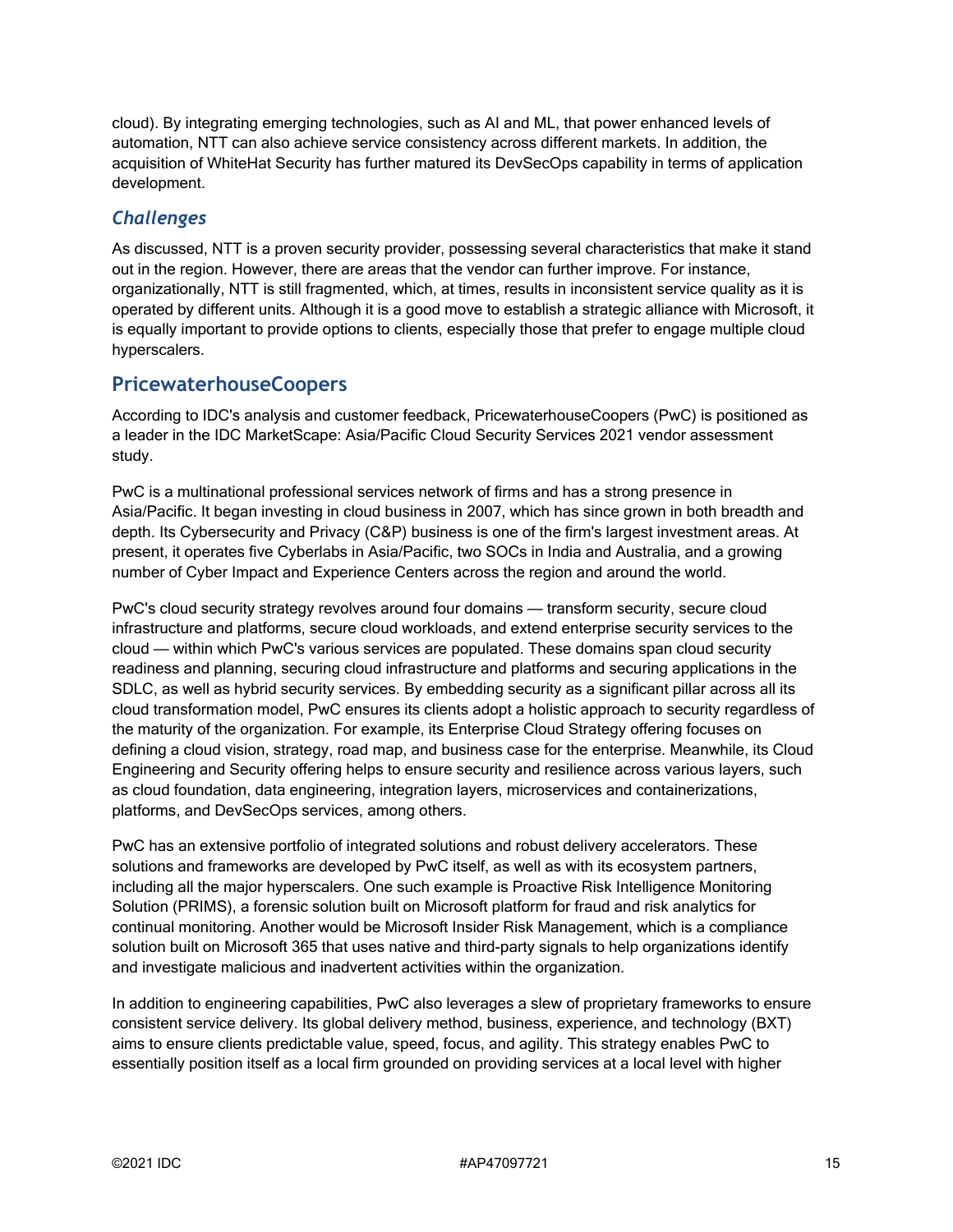awareness of challenges while drawing from globally standardized capabilities, resources, and expertise as needed.

#### *Strengths*

PwC has a unified global strategy when it comes to portfolio development, which is shared by its territory practice around the world. The firm also has a products organization that owns, manages, and continues to develop the products and proprietary solutions related to cloud security and has built a series of enablers to support its execution strategy at scale. These include its network of global acceleration centers, consulting source, digital hub, digital lab, apps marketplace, BXT agile methodology, and other toolsets to help ensure consistent service delivery. Further, PwC also has established cloud security collaboration communities to promote sharing of expertise, experience, and resources from its acquisition of Eagle Dream Technologies, a U.S.-based cloud-native transformation company.

Innovation is another area that is quickly emerging as a strength of PwC, as many of its solutions and platforms are integrated with next-gen technologies, such as analytics and AI, which results in enhanced levels of automation. It assists organizations to build an orchestration platform that removes manual processes in security testing across various technology platforms and environments, such as within the CI/CD pipeline, trust and compliance management, and container security.

Apart from technology, PwC has invested significantly in building competencies, and the skills of its security professionals are a clear strength. Clients spoke highly of the firm's experts and practitioners' capabilities, and how the personnel and senior staff members have been a factor for their organizations' continuous engagements with PwC in Asia/Pacific. In addition, clients found PwC's pricing model more favorable compared with that of its competitors in the market. Being able to take on highly customized and at time small one-off engagements on short notice is another quality that resonated with the clients.

#### *Challenges*

Despite the approaches and templates in place to ensure consistent services delivery, PwC, much like any other "membership firm," does suffer from instances of inconsistent service delivery across the region. In addition, the composition of delivery teams, as well as the level of engagement by the vendors' senior staff members with clients.

#### **Samsung SDS**

According to IDC's analysis and customer feedback, Samsung SDS is positioned as a major player in the IDC MarketScape: Asia/Pacific Cloud Security Services 2021 vendor assessment study.

Samsung SDS is a household name within the Asia/Pacific IT services market. Although it first existed primarily to support its Samsung affiliates, the vendor is now keen on branching out of its captive market and home base of South Korea to position itself as a leading IT services provider in Asia, especially with its vision to be a data-driven DX leader.

Samsung SDS' cloud security business is composed of managed security services, security solutions, and security consulting services. Samsung SDS has built its security practice and capabilities around three core principles — no way in, no way out, and useless once out — and it has doled out a considerable number of investments to do so. Its services portfolio runs the gamut from security policy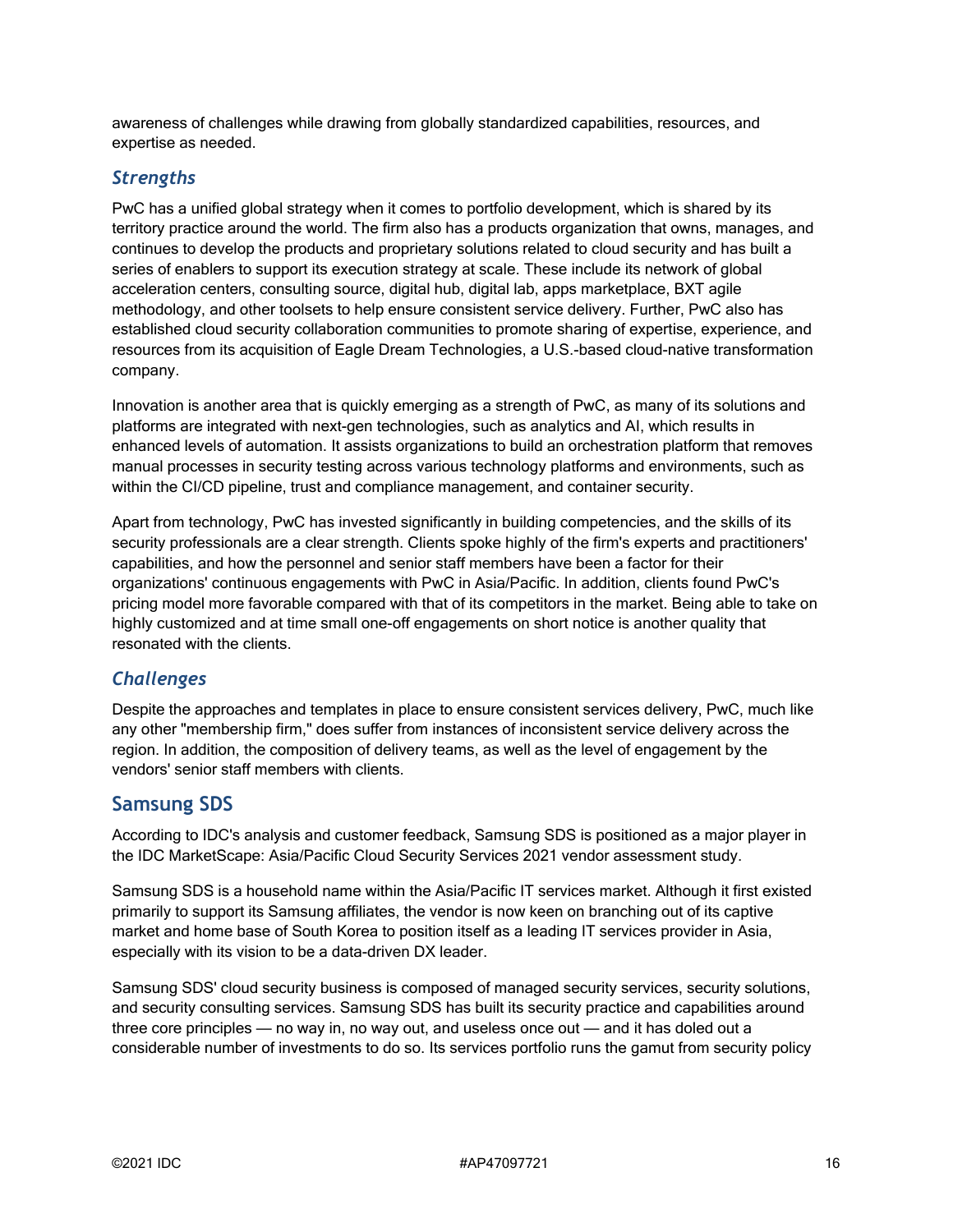and plans development, architecture design, implementation and provisioning, operations, and management all the way to security optimization.

A key component of Samsung SDS' cloud security offering is its DX security consulting services, which help conduct security maturity assessments, vulnerability assessments, penetration testing, and benchmark client readiness against Samsung SDS' IT Security Index (ITSI). Samsung SDS' managed security services are largely centered around detecting threats via real-time log collections and a correlation analysis of threats. Samsung SDS CLOUDION is an integrated security platform for the admin to enforce security policies, detection rules, alert settings, and audit log settings to monitor assets in real time via a visualized dashboard.

Complementing its services portfolio, Samsung SDS boasts its own suite of network-, server-, and platform-level security solutions that are interoperable and optimized for unique vertical needs. The vendor operates a security R&D center that keeps it updated on the innovation front and develops proprietary security solutions and technology stacks. Through this innovation pipeline, Samsung SDS has developed its White-Box Cryptography (WBC) and homomorphic encryption for privacy-enhancing technologies (PET) to protect clients' diverse IT environments, including the cloud. Additionally, the R&D center is developing a natural language processing (NLP) threat intelligence model that automates context analyses and threat extraction from unstructured texts.

Although Samsung SDS has a strong R&D focus to drive product innovation in-house, it has an extensive partner and ecosystem, ranging from global major tech vendors to niche Internet of Things (IoT)/edge security vendors, such as Karamba Security. The expansive partnership ecosystem supports its multicloud vision.

#### *Strengths*

Samsung SDS is a primary security provider to its parent group, Samsung Group, a global brand with a direct presence across 63 countries, lending the provider a solid credibility within the cybersecurity space. The extensive experience of working with various subsidiaries and non-Samsung clients across different verticals proves Samsung SDS to be a reliable security partner, delivering quality services for businesses in Asia/Pacific, specifically in North Asia and Southeast Asia. In addition to two fully functioning SOCs in South Korea and the United States, Samsung SDS has implemented two new SOCs in China and Vietnam for its business partners and strategic IT service provider to continue expanding its global footprint and operations in Southeast Asia by leveraging the local capabilities from the SOCs.

Samsung SDS' security practice started in 1999 as a security consulting service before becoming a full-fledged security service provider by 2002. It has since developed a formidable cloud security capability as part of its portfolio. Having been the first vendor that could provide an entirely cloudbased managed security service in South Korea catering to clients' AWS environment, Samsung SDS further expanded its monitoring services to Azure and Oracle Cloud. Since 2018, Samsung SDS started supporting container security, serverless security, and DevSecOps and putting a tremendous focus on managing identities, cloud-native apps, and workloads and data in the cloud.

Samsung SDS boasts collecting upwards of 64TB of data per day from its very own extensive digital footprint across the globe and other sources, including from government agencies and global IT providers. The ubiquitous use of AI-powered automation in its operations helps enhance cost efficiencies, which is highly praised by its clients. According to client feedback, Samsung SDS has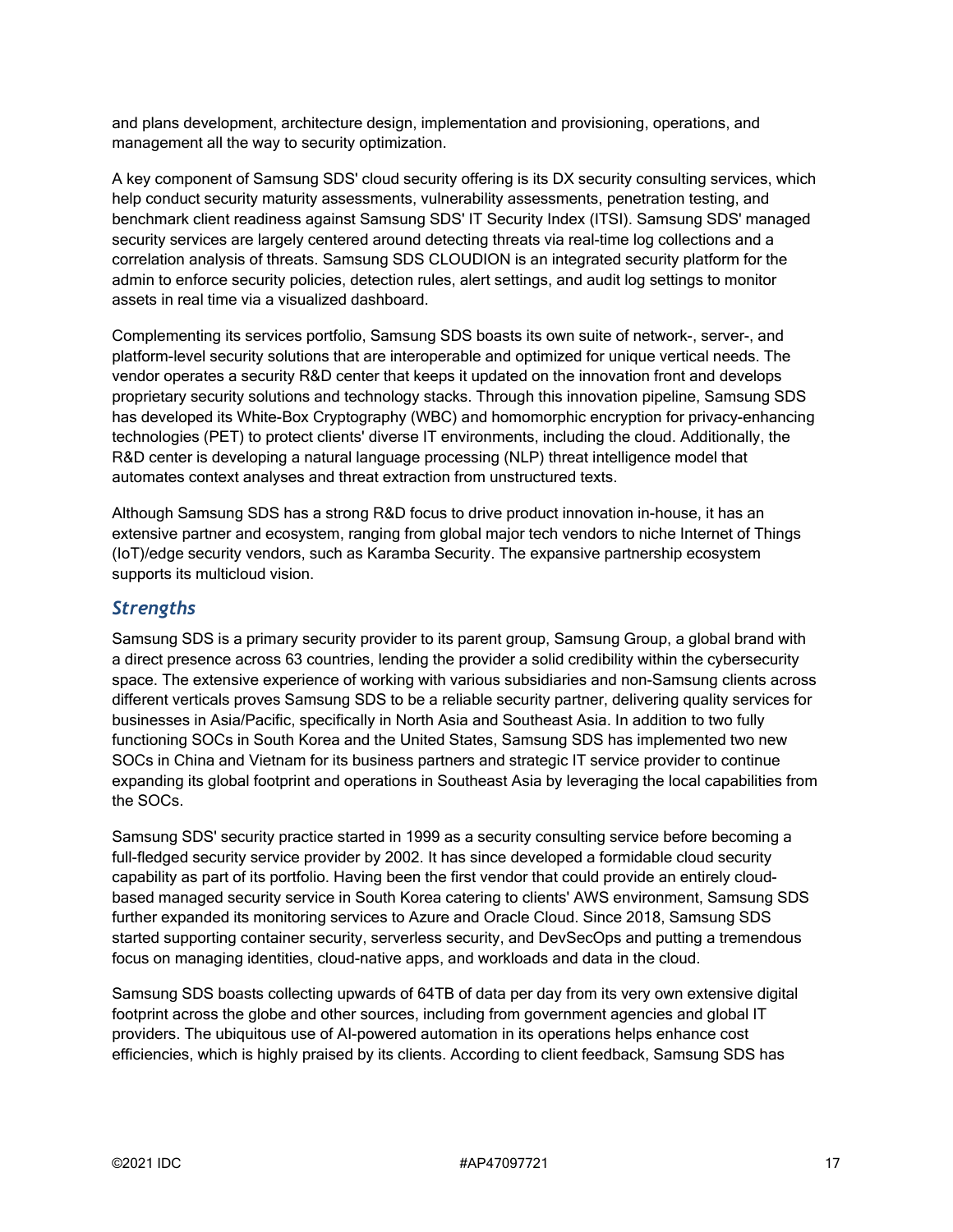been delivering contextualized guidance and reliable services through many years of engagement. It is also effective in optimizing clients' security investment with the rising adoption of cloud services.

#### *Challenges*

Although Samsung SDS has an ambitious plan to expand beyond its home base to tap into the regional market's opportunity, majority of its security resources and competencies are based in South Korea. This could hinder the vendor in delivering services to potential clients outside of North Asia, especially for its consulting and transformation services, which could lead to bigger opportunities.

Samsung SDS' continuous threat monitoring and detection responses services have yet to fully gain traction among its clients. However, the vendor is optimistic that the managed services category will emerge as a growth engine for the company, having only recently started its expansion of security orchestration, automation, and response (SOAR) platform–based services.

#### **Tata Communications**

According to IDC's analysis and customer feedback, Tata Communications is positioned as a major player in the IDC MarketScape: Asia/Pacific Cloud Security Services 2021 vendor assessment study.

Tata Communications is a leading communications, connectivity, and IT services provider, with its headquarters being in Mumbai, India. It boasts an extensive, end-to-end IT services portfolio and stellar track record in helping its clients in their respective transformation journeys, including secure cloud transformations. It does so by taking a holistic approach to design, migrate, and manage the right cloud model, with security embedded at each phase, helping clients stitch the cloud and cloud security decision in a single, results-oriented plan.

Understanding that the hybrid cloud model is emerging as the go-to method of organizations in the region, Tata Communications offers a cohesive security architecture across hybrid digital estates, with centralized governance utilizing management tools, processes, and frameworks. It is worth to note that Tata Communications has its own IZO private cloud offering, which is based on OpenStack and VMware. Having managed its own IZO Private Cloud offerings alongside customer infrastructure hosted at Azure, AWS, and GCP platforms gives Tata Communications solid credibility in multicloud security management.

The portfolio development at Tata Communications is based on the simple yet effective philosophy of securely enabling the customer's DX journey. To this end, all the new services in its security product road map are designed to be scalable, agile, cloud-delivered, and predictive. It continuously strives to enhance its deployment framework and intellectual properties (IPs) through its center of excellence (COE) operated by its dedicated security engineering team. This COE also consists of a cybersecurity data science and analytics team that works to develop a predictive model that performs deep analyses of network flow using AI/ML technology to provide early notifications and avoid potential network services disruptions.

Majority of Tata Communications' cloud security services are delivered and managed via its state-ofthe-art cybersecurity response centers (CSRC) with optional onsite staffing to support customerspecific operational and regulatory requirements and more than 550 certified cloud and security staff in the Asia/Pacific.

On top of having deep relationships and joint GTM strategies with three major hyperscalers (Microsoft Azure, AWS, and GCP), Tata Communications has upwards of 10 technology partners for cloud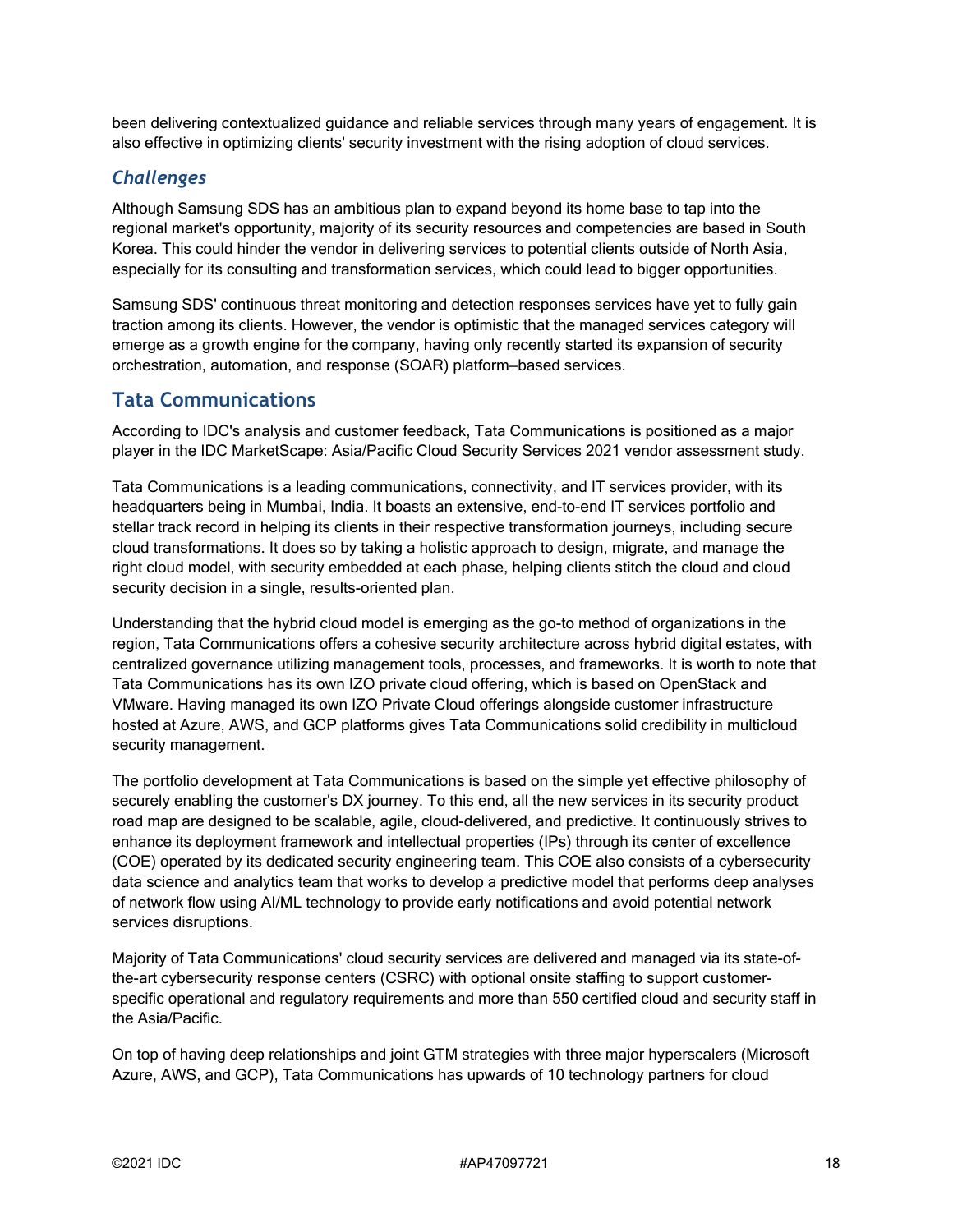security services, including Zscaler, Trend Micro, McAfee, Recorded Future, Check Point Software Technologies' Dome9, LogRhythm, and Ping Identity.

Tata Communications has built several alliances within the cloud security space, including with Microsoft, AWS, and CSA, in which it is a corporate member.

#### *Strengths*

As critical enterprise applications are increasingly deployed on the cloud, Tata Communications provides enterprises the ability to better govern, monitor, and control these applications and mitigate the inevitable technology risks that come with cloud migrations. These include delivering more visibility, securing increasingly complex hybrid IT cloud environments and ensuring compliance with the relevant regulatory requirements.

According to clients' feedback, Tata Communications is very responsive, approachable, and generally good at executing and implementing solutions. Its consolidated and cloud-delivered SIEM with an optimized SOAR approach is very effective and brings cost benefits to the client directly. The great client feedback is an excellent reflection of its agile principles and agile new product introduction (NPI) process that Tata Communications follows internally to meet customer demands.

Tata Communications has a dedicated security platform and engineering team that focuses on innovating through service platform creation and integration with technology partners' solution, such as incorporating native cloud security components from AWS, Azure, and GCP as well as third-party security solutions to ensure enhanced control and effective risk mitigation.

Tata Communication's extensive portfolio (e.g., network, cloud, ISP, security) and ability to guide its clients through a secure cloud transformation journey has certainly won high praises and rave reviews from its customers. From a customer experience standpoint, Tata Communications' end-to-end lifecycle approach of engagement, consulting and architecture planning, technology implementation and provisions, and managed services have been winning factors. Its clients speak highly of the vendor's service delivery quality, technical capabilities, and flexibility to package its services to fit customers' needs.

#### *Challenges*

Having an end-to-end portfolio could, at times, be a double-edged sword for a service provider. This has been the case for Tata Communications. Similar to many other companies in this sector, Tata Communications will need to constantly scale up in competencies in fast-changing technology domains, including some of the rarer, niche segments. According to client feedback, Tata communications should be more proactive in recommending new approaches and emerging technologies into the engagement. The knowledge transfer could be further enhanced as well.

#### **Tata Consultancy Services**

According to IDC's analysis and customer feedback, Tata Consultancy Services (TCS) is positioned as a leader in the IDC MarketScape: Asia/Pacific Cloud Security Services 2021 vendor assessment study.

TCS is one of the largest IT services, consulting, and business solutions providers globally by market capitalization, with presence across 46 countries around the world and 14 countries in Asia/Pacific. In its over five decades of existence in Asia/Pacific, it has a solid track record of being a business and IT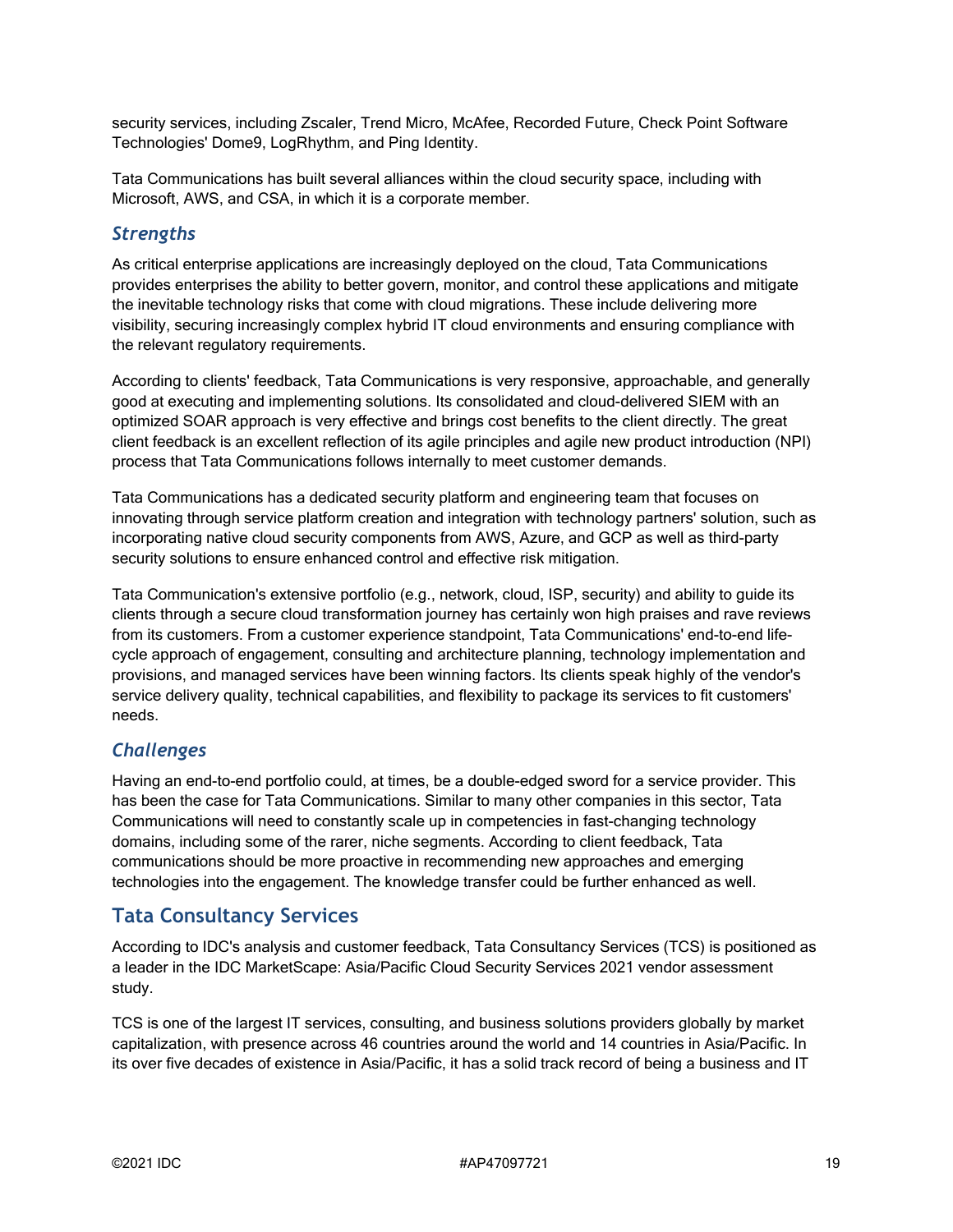transformation partner, with many key organizations across the region from various verticals. TCS' list of clients includes some of the biggest names in their respective sectors and geographies and has long-term partnerships with clients in the banking, financial services, and insurance (BFSI), telecommunications critical infrastructure, transportation, and public and government sectors, highlighting the vendor's range of capabilities and expertise.

TCS has one of the most comprehensive cloud security portfolios in the market, addressing the entire life-cycle stages of cloud adoption. For instance, TCS Cloud Counsel provides discovery, cloud assessment, and recommendation offerings to select the right cloud model and provider and determines the migration road map, with necessary ROI and total cost of ownership (TCO) estimates. There are more than 11 distinct services offered by TCS. The comprehensive set of offerings enables TCS to fulfill client requirements for security endorsement in cloud adoption and tech modernization programs and enforce security controls for cloud with policy development, technology configuration integration, and security operation extension. On top of its standalone cybersecurity business unit that addresses clients' cloud security requirements, TCS has embedded security services into its five streamlined cloud services business units, which are aligned with their strategic partners, namely Azure, AWS, GCP, and Oracle. TCS also has alliance partnerships with more than 70 security technology partners.

TCS has made significant efforts in developing cloud as a specialization. It has invested in 12 cloud security COEs, 3 cloud security solution centers and 1 cloud security garage with each hyperscale cloud providers enabling co-innovation and co-creations activities, and over 120 cloud technology partners. TCS has clearly made its intent clear in achieving its mission to become the go-to cloud security partner in the region. TCS has developed an elaborate pricing structure for its security services in the region, providing its clients with options, such as consumption-based pricing and fixed prices.

#### *Strengths*

Being one the largest service providers in size in the region, TCS could dip into its extensive roster of talent pool and complement its services with enhanced automations powered by AI to ensure optimal services quality. This sizeable resource is a result of its strategic investments focused not only on expanding its talent pool but also equipping it with the necessary competencies and certifications. TCS has set its sights on becoming one of the top trusted enterprise cloud security services brands globally. To that end, the provider has deliberately invested in numerous key initiatives based on strategic principles, including continuous innovation and customer centricity.

As with most leading providers, TCS has also developed a plethora of platforms, accelerators, and proprietary assets as part of its arsenal to ensure optimal service delivery. These include, among others, TCS' Cyber Vigilance (a security-as-a-service-based solution that delivers the "single pane of glass" for real-time monitoring and advanced contextual analysis to proactively prevent, detect, and address security threats) and TCS IdentiFence (which provides digital identity as managed services). Some of these platforms are also available in localized versions. For example, TCS Havens is a Japanese version of the Cyber Vigilance platform and provides bilingual support to cater to regionalspecific requirements.

Having worked with clients from various industries and sectors, TCS is able to bring what it considers "contextual knowledge" to develop product and service packages that fit clients' needs in the region. TCS' clients spoke very highly of its quality of service (QOS) and ability to source the right talent for the job at hand even in difficult and highly competitive markets. Moreover, the dedicated TCS staff, with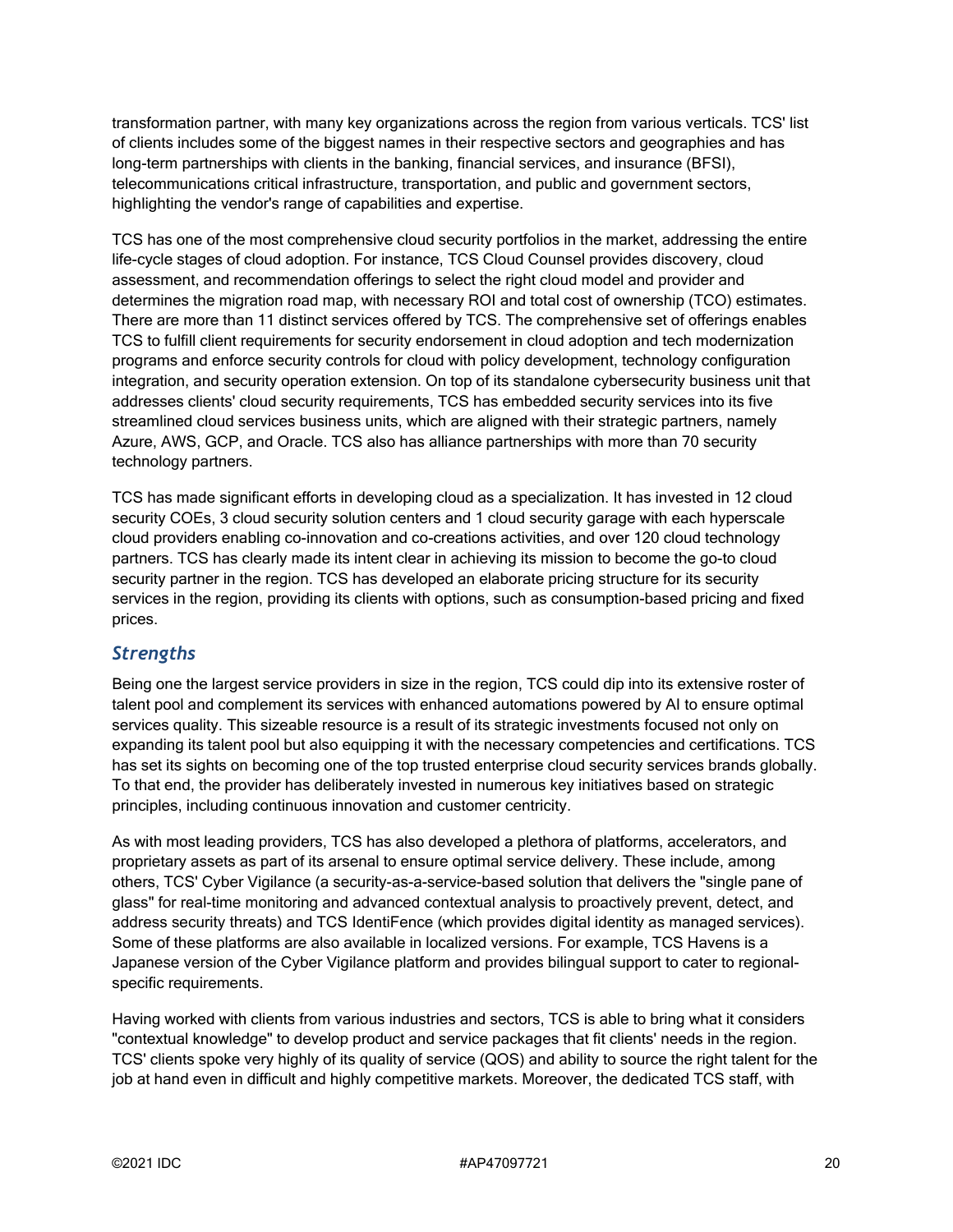the offshore model, enables greater cost savings and faster project delivery that often exceeds clients' expectations. Majority of TCS' clients are very likely to recommend the vendor to their peers, which indicates a high level of trust.

#### *Challenges*

Despite having a strong brand presence across the globe, most of TCS' cloud security revenue in Asia/Pacific comes from Australia and India. The vendor could demonstrate a stronger integrated or security-embedded approach to further expand in the region, specifically in developing markets, such as Southeast Asia, where cloud adoption is taking place at an accelerated rate.

# **Telstra**

According to IDC's analysis and customer feedback, Telstra is positioned as a major player in the IDC MarketScape: Asia/Pacific Cloud Security Services 2021 vendor assessment study.

Telstra's cloud security services have evolved from the previous security services practices that were delivered separately via its professional services, managed services, and security products to today's consolidated Telstra's Next-Generation Growth (NGG) program, which provides:

- **Initial advisory and consulting services for cloud migration and transformation**
- **Professional services to execute the cloud transformation road map**
- **Managed services to manage cloud environments**
- Security monitoring and response services to provide assurance based on Telstra's open managed security service (OpenMSS)

Telstra's multicloud strategy focuses on driving choices of cloud adoption (i.e., public, hybrid), coupled with Telstra's network and breadth of expertise, to assist customers in their journey with choice, control, security, and confidence.

The strategy of consolidating professional services, managed services, and products is executed under Telstra's NGG program, which sets out the growth strategy in areas outside of Telstra's heritage of network services. NGG has been seen internally as a big achievement, considering how fast the program has been put together and how quickly the program has been brought to the market. The NGG program's GTM stream covers an extensive sales and market enablement program. All NGG services will be part of the coordinated marketing campaigns. The consolidated and well-coordinated NGG approach responds well with the growing customer expectation of "secure by design," in which security controls are intrinsic to the service being provided.

The three guiding principles of the NGG program to develop and deliver cloud security services are using repeatable IP, more standardized and digitized ways of working, and high scale through automation. There are some good examples to illustrate these guiding principles for Telstra's cloud security services. For instance, Telstra Cloud Sight (TCS) is a powerful web-based platform that simplifies the way Telstra's customers buy, deploy, and manage multiple cloud services — public, private, or hybrid — and associated network connectivity all through a single portal.

Moreover, Telstra Purple has a dedicated automation team that actively identifies repeatable tasks to be automated and drive better efficiency for its customers. Telstra also leverages AI and ML with a heavy focus on Elastic and Databricks to deliver customer outcomes through advanced detection and analytics.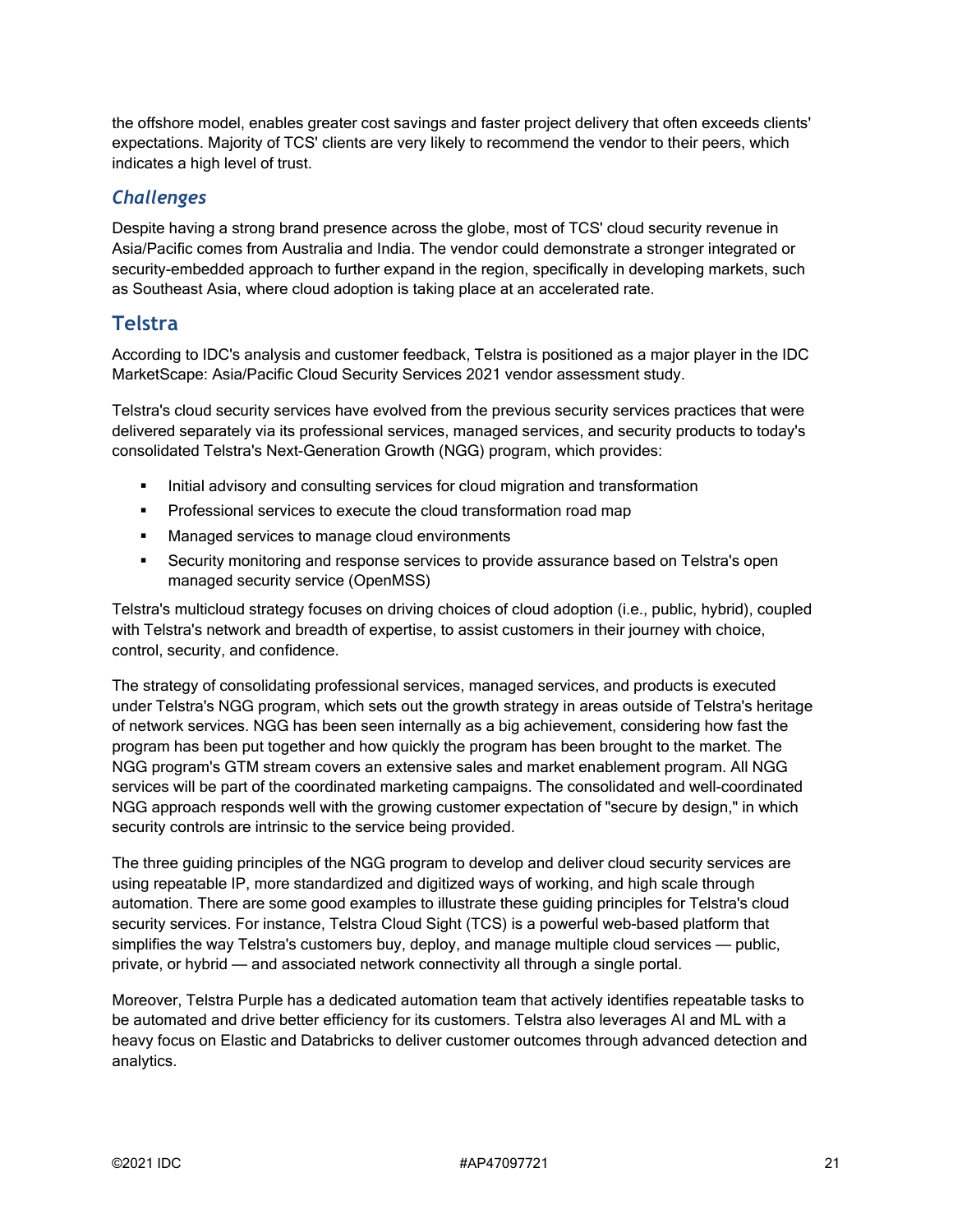# *Strengths*

Telstra Purple is the brand for Telstra's professional services and managed services team to consolidate all the services skills, expertise, and assets, including the likes of previously acquired firms Virtual Machine Technology (VMTech), MSC Mobility, Readify, Kloud, Bridge Point, O2 Networks, NSC, iVision, Company85, and most recently Epicon. These acquisitions are driving the services-led growth strategy of Telstra Enterprise. Telstra Purple is the largest Australia-owned technology services firm in the country, providing the largest pool of expertise in Australia across multiple domains, such as cloud architects, migration specialists, automation experts, threat analysts, security engineering, and others, as well as across a wide range of market-leading vendors and partners that Telstra has, such as AWS, Microsoft, VMware, Check Point Software Technologies, CrowdStrike, Palo Alto Networks, and many others.

Telstra understands the customer expectations for services to quickly react and scale. It operationalizes the customer expectation of agility into service definitions, service-level agreements (SLAs), commercial models, onboarding process, and so forth. A good example is when Telstra onboarded a customer to its security monitoring platform and commenced the incident response and remediation within 24 hours. Another recent example that shows how customer-centric Telstra is and how it effectively acts on client feedback is through the updates for its OpenMSS (i.e., for security monitoring) pricing strategy to have options to charge the client irrespective of log storage or log ingestion rates.

On the partnership front, Telstra has a long-standing relationship with Microsoft as a customer and GTM partner. To support the 360-degree relationship (i.e., across multiple business functions), there is a CEO peer relationship between Telstra CEO Andy Penn Microsoft CEO Satya Nadella. Similarly, Telstra has a strategic collaboration agreement with AWS, with a CEO and executive peer relationship across sales, engineering, and marketing to support the Telstra–AWS partnership.

#### *Challenges*

As Telstra is on track on its T22 strategy (i.e., a three-year plan focused on simplifying the business structure and product offerings a s well as boosting profits by the end of 2022), such a laser-focused strategy puts the primary focus of the Telstra Enterprise business on its home market and not so much on international markets. As an end-to-end transformation partner, Telstra could showcase more of its expertise and thought leadership around compliance, risk, and change management.

#### **Trustwave**

According to IDC's analysis and customer feedback, Trustwave is positioned as a major player in the IDC MarketScape: Asia/Pacific Cloud Security Services 2021 vendor assessment study.

Trustwave sees itself as a cloud-first security services organization, meaning it always has the cloud in mind and prioritizes it when developing platforms and services. For example, the Trustwave Fusion platform is based on a hyperscaler cloud platform and can integrate with multiple cloud providers via a bidirectional application programming interface (API). Fusion is the core platform to deliver Trustwave's managed security services, managed detection response services, and even penetration testing services.

The broader vision that Trustwave has is to become the aggregator of cloud platforms from a security perspective, integrating "all of the relevant dots" and automating detection and response in the multicloud world. As of today, Trustwave has over 700 different integrators into its Fusion platform and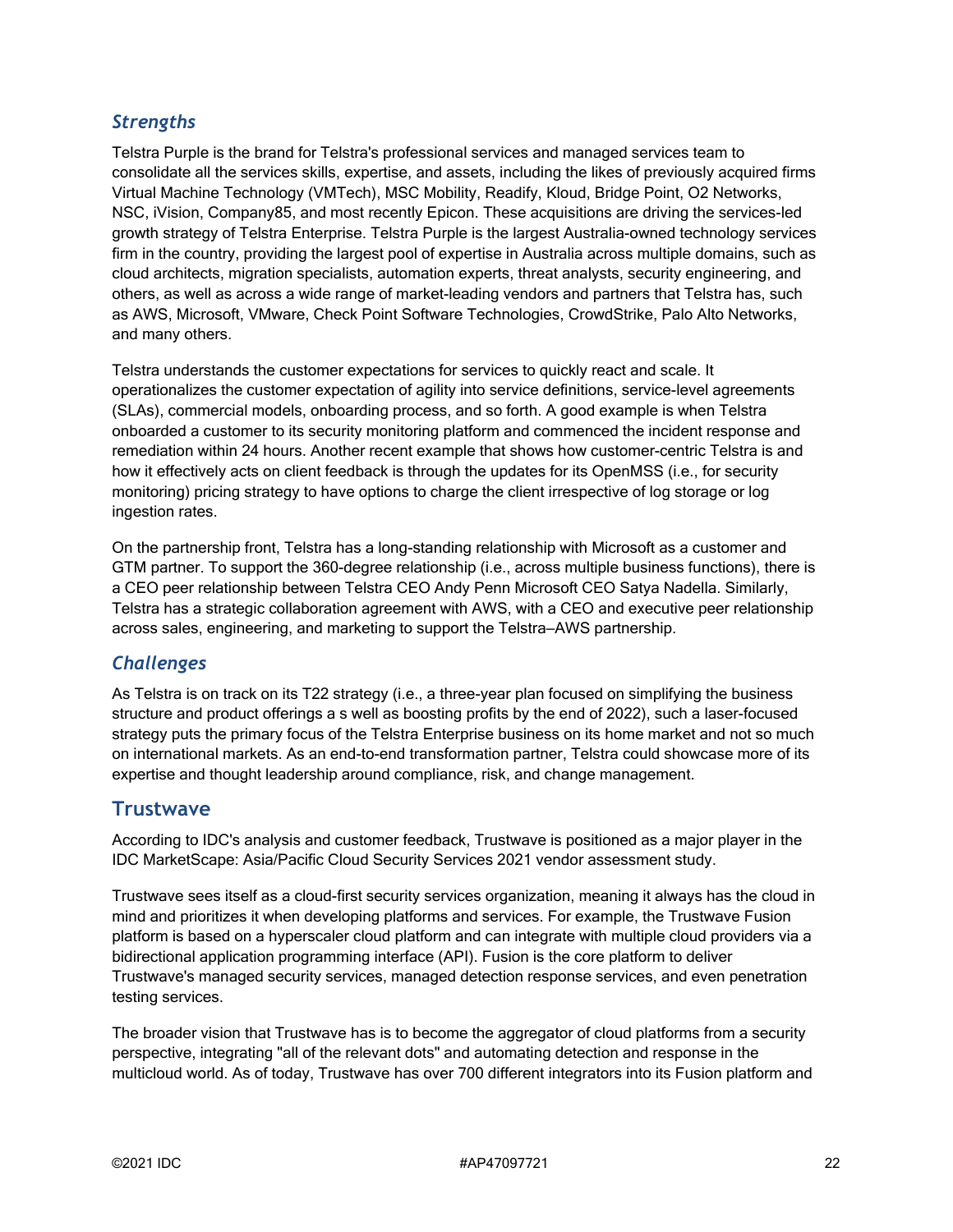is able to work across heterogenous security technologies and vendors to effectively triage customer alerts and execute any containment actions.

Other Trustwave products, such as Trustwave's database security solution (i.e., DbProtect and AppDetectivePRO), provide extensive protection and support for databases in various types of cloud and are also able to run on the cloud. Similarly, its Secure Email Gateway solution — Trustwave MailMarshal — has multiple deployment options and, other than the on-premises version, can be deployed in Azure, AWS, or any other cloud infrastructure service. In fact, MailMarshal has a version that is significantly integrated with Microsoft Office 356 and 100% hosted in Azure.

From an organizational perspective, Trustwave continues to structure its teams through security disciplines and not by where the workloads run. Its Information Security Advisors (ISAs) work directly with clients, serving as a single point of contact to obtain analytical support, such as codeveloping or optimizing client-specific use cases, runbooks, and in-scope customized threat detection content as well as escalating security-related activities for the client. At the same time, client success managers who regularly interact with clients will identify both account-/client-specific and broader service delivery trends that may be impacting multiple clients.

On the consulting and professional services front, Trustwave offers a wide range of advisory-led diagnostic services, which include cloud security diagnostic services that examine the maturity of an organization's cloud security strategy as currently implemented as well as a review of cloud security policies, procedures, architecture, privileged access, data protection, and core security controls against best practices.

Trustwave's proprietary Security Colony platform (as part of the Hivint acquisition) is also a cloudbased security collaboration platform that includes cloud-based vendor risk assessments. In fact, Trustwave offered to complete a whole-of-government security assessment using the Security Colony Vendor Risk Assessment service (passive mode) to a regional government at no cost. It demonstrated a highly automated and anonymous process. Moreover, during the pandemic period, Trustwave has packaged a wide range of previously subscription-only security resources from the Security Colony platform into a "Remote Working Security Pack" and made them all available for free (i.e., a six-figure investment was made free to support the clients and the broader industry).

#### *Strengths*

Trustwave has recently revamped its pricing strategy for cloud security services, moving away from events-per-second-based pricing to one that is based on a combination of user and telemetry volume. It has also developed an innovative pricing model — "digital wallet" — in its Fusion platform for the SpiderLabs penetration testing services, in which customers can configure and schedule tests through the Fusion portal and deduct from the digital wallet in which customers can prepurchase a set number of services. It is a good example to give customers flexibility, transparency, and visibility through this pricing and consumption model.

Based on clients' feedback, Trustwave is able to bring a deep technical understanding to the projects. Trustwave's threat intelligence and hunting capabilities, together with knowledge transfer, are also well praised by clients. In Australia, the Trustwave SOC is colocated with the Optus Network Operations Centre and allows for unprecedented threat intelligence sharing, from distributed denial-of-service (DDoS) attacks observed through network traffic spikes to multivector threats from across the globe.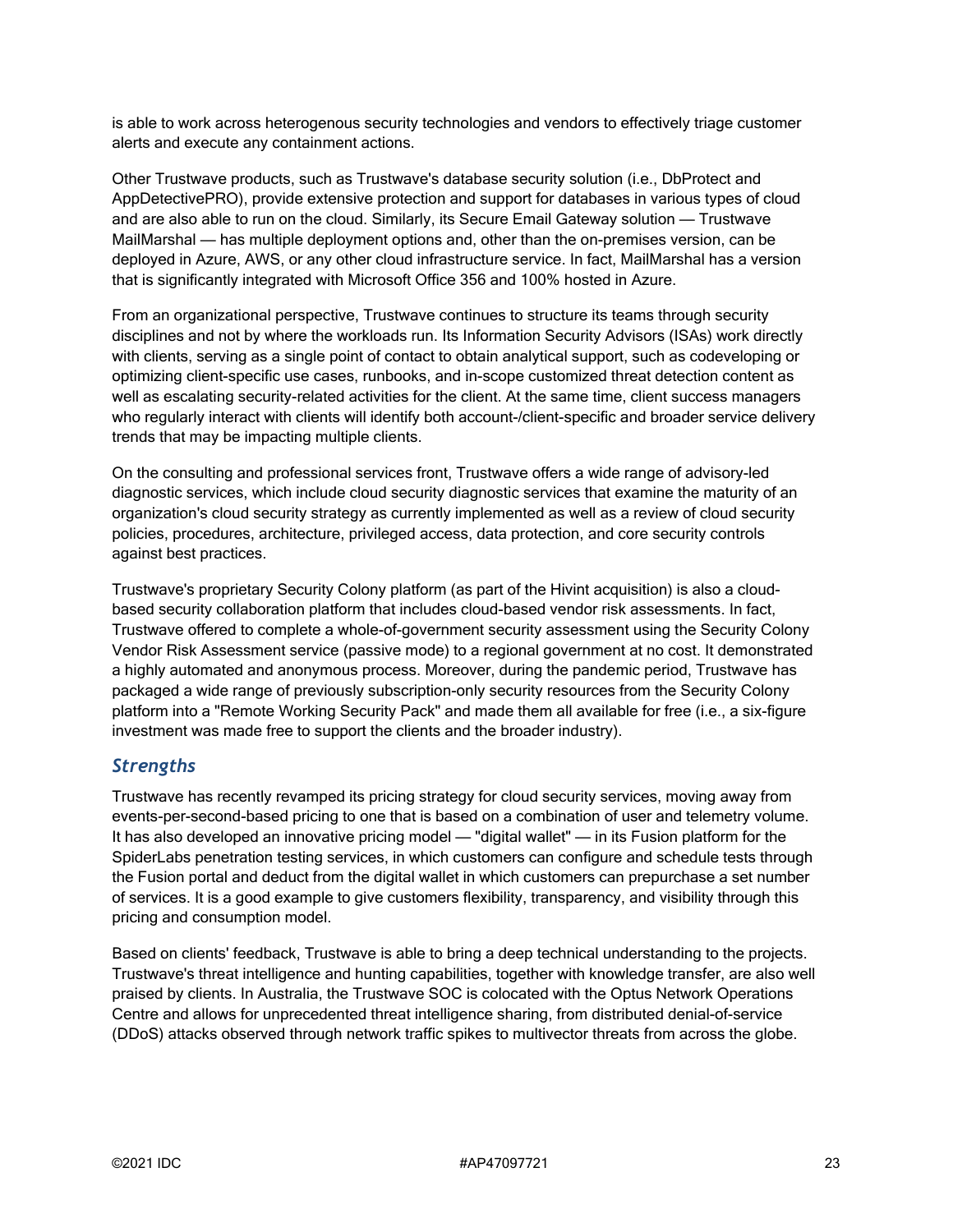Moreover, Trustwave leveraged proprietary and third-party ML technologies in the Fusion platform to improve the detection of advanced/unknown threats and the reduction of false positives. A near-realtime streaming ML engine is part of Trustwave's security sauce, which is embedded in its Fusion platform. On top of that, it employs various DevOps automation tools to enable continuous integration (CI)/continuous delivery (CD) capabilities, cloud-native services, serverless technologies, and so forth. The focus on and investment in the Fusion platform are tremendous compared with that in other Trustwave products.

# *Challenges*

Other than the internal use of DevOps automation tools, Trustwave could showcase more of its capabilities and expertise around DevSecOps, container security, and security automation and how it helps clients address these rising concerns and drive better outcomes when many organizations operate in a multicloud/hybrid cloud environment.

#### **Wipro**

According to IDC's analysis and customer feedback, Wipro is positioned as a major player in the IDC MarketScape: Asia/Pacific Cloud Security Services 2021 vendor assessment study.

With a new CEO, Wipro has done significant organizational restructuring, simplifying its operating model to organize the business into four strategic markets (e.g., Asia/Pacific, Middle East, Africa [APMEA], capturing local business trends, culture nuances, and regulatory requirements) and two global business lines. Wipro's Cybersecurity and Risk Services (CRS) has been moved under the global business line, and newly appointed CRS global head Tony Buffomante has seat representation in Wipro's executive committee. Wipro's cloud security has become an integral part of Wipro's overall cloud offerings, cutting across cloud infrastructure, applications, and the digital ecosystem. The creation of a cyberaccount leader is to effectively tap into Wipro's overall strategic accounts.

In the Asia/Pacific region, Wipro has about 225 professionals dedicated to deliver cloud security, with a blend of onshore and offshore. Aside from the nine offshore delivery centers in India, Wipro built a Cyber Defense Centre in Melbourne, Australia in 3Q19, providing onshore delivery support and addressing local data resilience concerns. In April 2021, Wipro announced its acquisition of Ampion, an Australia-based provider of cybersecurity, DevOps, and quality engineering services. Ampion's experience, talent, and proven client credentials in ANZ will greatly enhance Wipro's ANZ presence and, more importantly, deepen its technical know-how in the cybertransformation and DevSecOps domains.

Wipro's Cloud Application Risk Governance (CARG) solution is key in providing critical visibility and continuous security posture assessments across various cloud environments. It is a cloud-based platform that performs a comprehensive risk profiling of business applications and reports security risks of business applications spread across multicloud environments. Wipro is rolling out CARG to all of its managed services clients. It is also integrated into Wipro's unique Cloud Security Architecture Assessment Framework, which often acts as a starter kit to help customers in assessing their cloud security maturity and develop architectural blueprints for hybrid and multicloud environments.

On strategic partners, Wipro has a 360-degree relationship with four hyperscalers, namely AWS, Microsoft Azure, GCP, and IBM, for executive-level commitment, joint funding, and so forth. For instance, Wipro's CARG is a good example of a joint engineering effort between Wipro and AWS. Similarly, Wipro's Identity Management Center solution is built for Azure Active Directory (AD)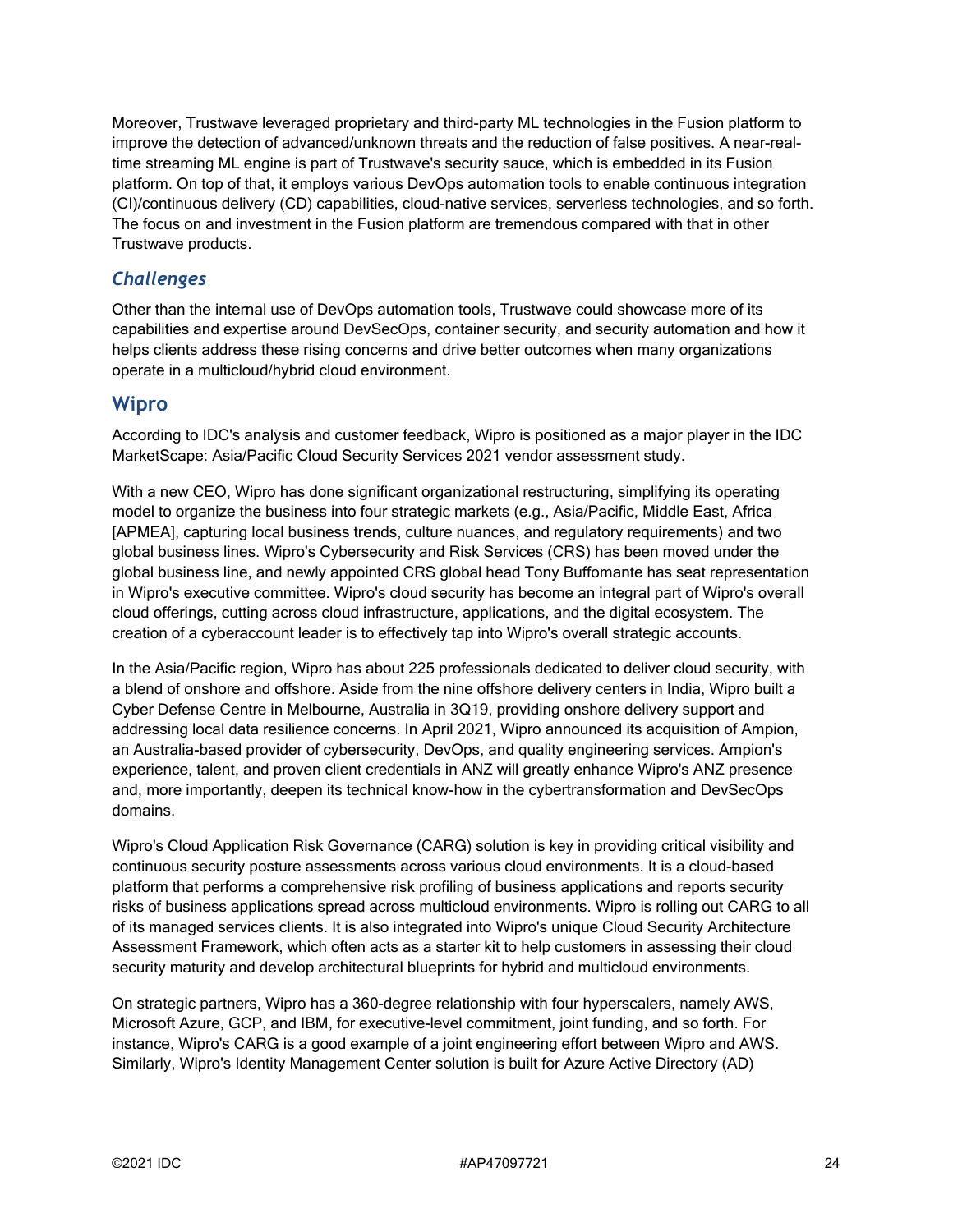application acceleration and automated migration from other single sign-on (SSO) products. In September 2020, Wipro opened another Wipro–AWS Launchpad in Sydney, Australia. It is an immersive co-innovation center that focuses on helping customers fast-track their cloud transformations securely.

#### *Strengths*

Wipro's recent organization restructuring was well received by its customers. According to customer feedback, Wipro has improved in responding to clients' request and has become more agile and accessible. Based on clients' feedback, Wipro is very open-minded and willing to adapt to clients' feedback or suggestions. The commitment and camaraderie it has shown in engagements were highly appraised by its clients.

On the skills and culture perspective, Wipro has set a vision for its cyberbusiness organization to "be the most respected full-suite cloud security services organization in the world," which means it may not necessarily be the largest but aims to be a sought-out destination for cyberprofessionals. Wipro has built a cloud security academy that focuses on hyperscaler-based trainings, certification programs, and third-party security tools (e.g., Palo Alto's Prisma Cloud, Check Point Software Technologies' CloudGuard Dome 9, Qualys, Aqua Sec, Zscaler, etc.) that cut across identity, data, infrastructure, and security monitoring for cloud. On top of that, Wipro's Cloud Security Experience Center is a lab and a use case–driven cloud security skills enhancement program in which employees get real-time exposure on various practical cloud security challenges.

Wipro has a very mature investment arm that identifies and invests in innovative security specialist firms and is integrated into Wipro's portfolio. CloudKnox helps provide a continuous protection of critical cloud resources by enforcing least privilege policies, Immuta helps data engineers and DataOps teams automate data governance, CyCognito is a platform-based attack surface assessment and continuous threat surface management tool, and Vulcan Cyber helps orchestrate vulnerability remediation from start to finish and automate vulnerability prioritization processes. The integration of Vulcan Cyber significantly enhances the level of automation for Wipro's vulnerability and cyberdefense capabilities and speeds up remediation, which greatly benefits Wipro's cloud security clients.

#### *Challenges*

Wipro should accelerate its transition from traditional service levels to an outcome-driven approach. Based on clients' feedback, how partners stay updated is very critical to the client. The growing number of organizations in the midst of transforming their security operations requires a partner such as Wipro to equip them with deep technology know-how on cloud-native solutions and deliver value constantly.

#### **APPENDIX**

# **Reading an IDC MarketScape Graph**

For the purposes of this analysis, IDC divided potential key measures for success into two primary categories: capabilities and strategies.

Positioning on the y-axis reflects the vendor's current capabilities and menu of services and how well aligned the vendor is to the customer's needs. The capabilities category focuses on the capabilities of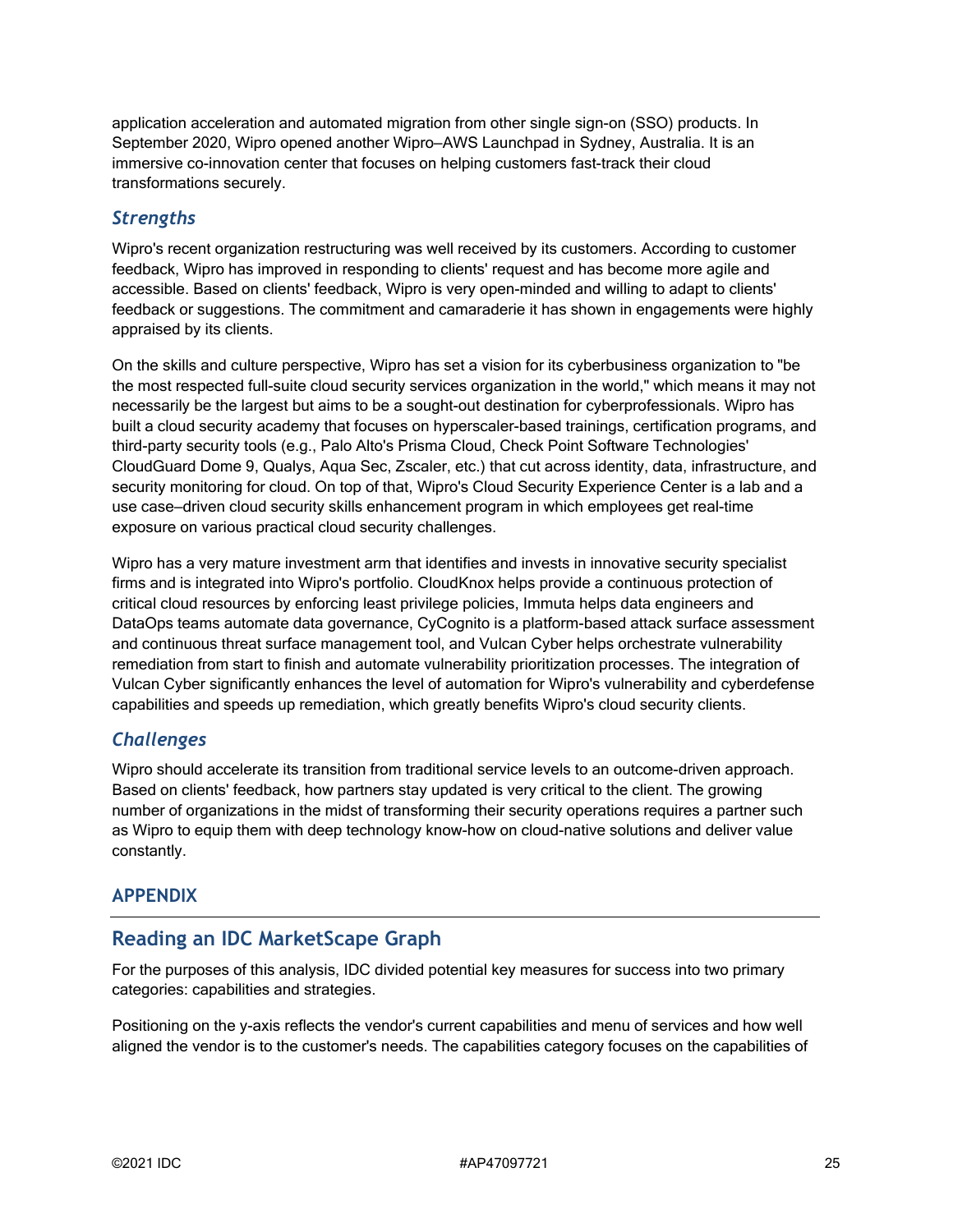the company and product today, here and now. Under this category, IDC analysts will look at how well a vendor is building/delivering capabilities that enable it to execute its chosen strategy in the market.

Positioning on the x-axis or strategies axis indicates how well the vendor's future strategy aligns with what customers will require in three to five years. The strategies category focuses on high-level decisions and underlying assumptions about offerings, customer segments, and business and GTM plans for the next three to five years.

The size of the individual vendor markers in the IDC MarketScape represents the market share of each individual vendor within the specific market segment being assessed.

# **IDC MarketScape Methodology**

IDC MarketScape criteria selection, weightings, and vendor scores represent well-researched IDC judgment about the market and specific vendors. IDC analysts tailor the range of standard characteristics by which vendors are measured through structured discussions, surveys, and interviews with market leaders, participants, and end users. Market weightings are based on user interviews, buyer surveys, and the input of IDC experts in each market. IDC analysts base individual vendor scores and, ultimately, vendor positions on the IDC MarketScape on detailed surveys and interviews with the vendors, publicly available information, and end-user experiences to provide an accurate and consistent assessment of each vendor's characteristics, behavior, and capability.

#### **Market Definition**

IDC defines a set of security services whose primary focus is to provide security management capabilities to ensure 24 x 7 operations of cloud technologies and architectures as well as "embedded" professional security services in which security consulting, assessment, and advisory services are incorporated into a cloud engagement, such as cloud security assessments, cloud-driven policies and architecture reviews, cloud security strategies, and so forth. The ultimate objective of these services is to ensure the secure cloud migration and continuous assurance in monitoring and protecting the hybrid multicloud environment. For more details, please refer to *IDC Market Perspective Cloud Security* Services *—* Accelerating Migration to Cloud and Assuring the Client Value Continuously (IDC #AP46319221, March 2021).

Security management capabilities include the management of both threats and risks, often including monitoring, threat detection and response services, and security management pertaining to managing identities, cloud-native applications, workloads, containers, and data in the multicloud/hybrid cloud environment.

# **Strategies and Capabilities Criteria**

This section includes an introduction of market-specific weighting definitions and weighting values. IDC believes that cloud security services vendors in Asia/Pacific must exhibit the characteristics shown in Tables 1 and 2 to be completely successful when crafting a future strategy and in leveraging existing capabilities to their advantage. The factors were weighted because IDC believes that some factors are more important than others are in maximizing market opportunity and realizing market success.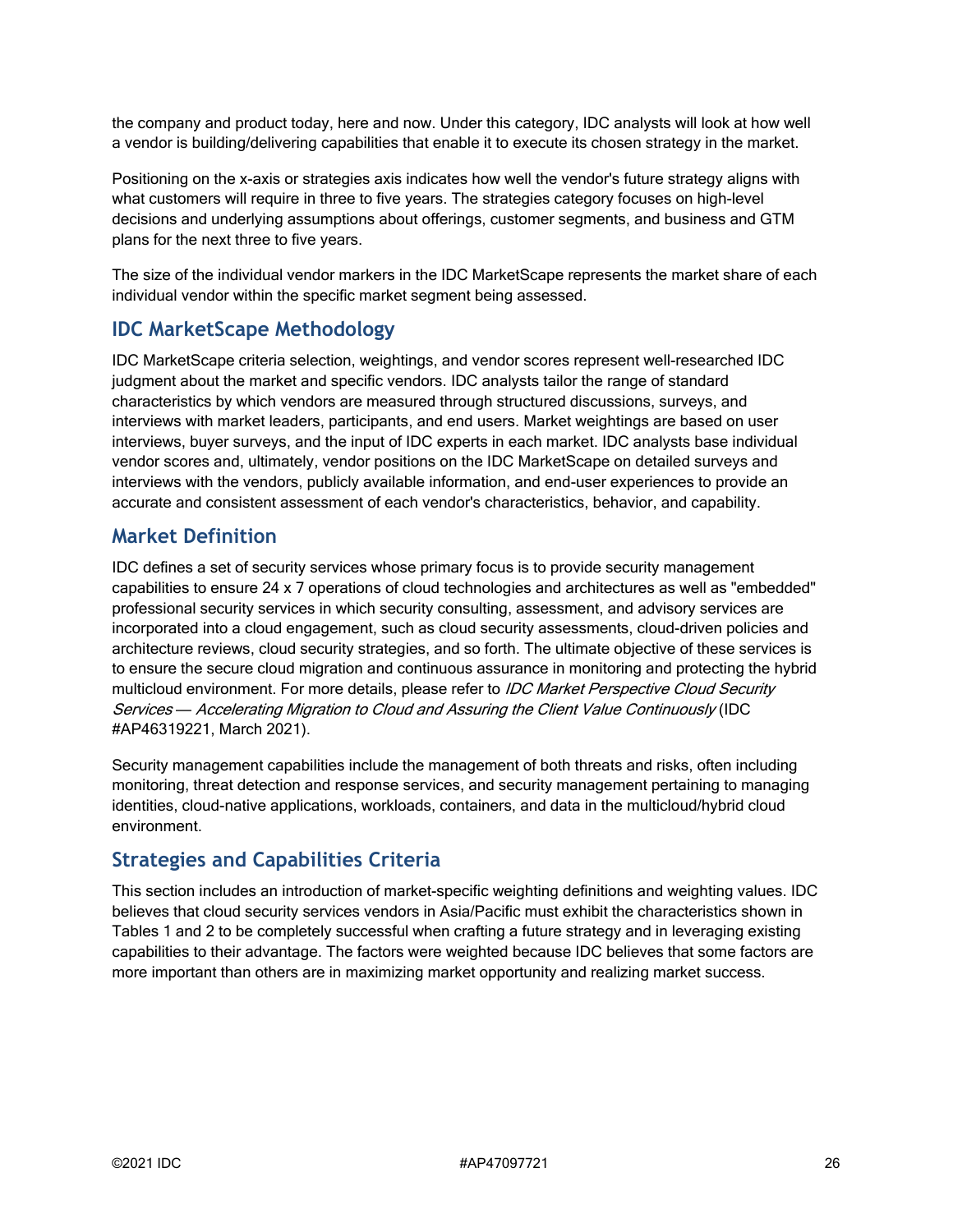# **TABLE 1**

# **Key Strategy Measures for Success: Asia/Pacific Cloud Security Services, 2021**

| Criteria                              | Definition                                                                                                                                                                                                                                                                   | Weight (%)      |
|---------------------------------------|------------------------------------------------------------------------------------------------------------------------------------------------------------------------------------------------------------------------------------------------------------------------------|-----------------|
| Functionality or offering<br>strategy | This refers to the vendor's capabilities and mechanism in understanding<br>geo- and sector-specific challenges, demands, and processes to<br>translate the insights into offerings and products.                                                                             | 8               |
| Portfolio development                 | A strong portfolio strategy dictates that well-thought-out plans are in<br>place to ensure the development of the portfolio meets current and future<br>customer needs.                                                                                                      | 8               |
| Partnership strategy                  | This refers to the competency level with hyperscalers and breadth for<br>third-party security product vendors to support the vendor's cloud<br>security services portfolio. A higher score is given to a vendor that has a<br>partner strategy to penetrate smaller markets. | 15              |
| Track record                          | Excellence is marked by a vendor that has a strong track record and can<br>articulate its own security strategy well in ensuring its security posture<br>and cyberdefense effectiveness.                                                                                     | $\overline{7}$  |
| Pricing strategy                      | Excellence is marked by comprehensive planning to align pricing options<br>and cost with customer and market preferences.                                                                                                                                                    | 8               |
| Delivery strategy                     | Excellence is marked by meeting customers' shifting preference for<br>adoption and consumption.                                                                                                                                                                              | 10              |
| Talent development                    | Vendor has clearly articulated plans for attracting and cultivating talent<br>with global and regional sensibilities. A higher score is given for career<br>customization programs that facilitate multiple paths to career success<br>within the firm.                      | 10 <sup>1</sup> |
| Innovation strategy                   | This refers to the vendor's strategy to incorporate and integrate next-<br>generation technology to its service delivery methods and offering to<br>enhance value to clients.                                                                                                | 8               |
| Growth strategy                       | This refers to the vendor's near- and long-term plan to expand within<br>Asia/Pacific as well as specific plans to penetrate into subregions to tap<br>into growing opportunities.                                                                                           | 8               |
| Marketing and branding<br>strategy    | This refers to the vendor's strategy to further enhance its brand,<br>awareness, and mindshare within the cloud security space.                                                                                                                                              | 8               |
| Customer experience strategy          | This refers to the vendor's near- and long-term vision to ensure positive<br>customer experience for increased customer stickiness and new logo<br>wins.                                                                                                                     | 10 <sup>1</sup> |
| Total                                 |                                                                                                                                                                                                                                                                              | 100             |

Source: IDC, 2021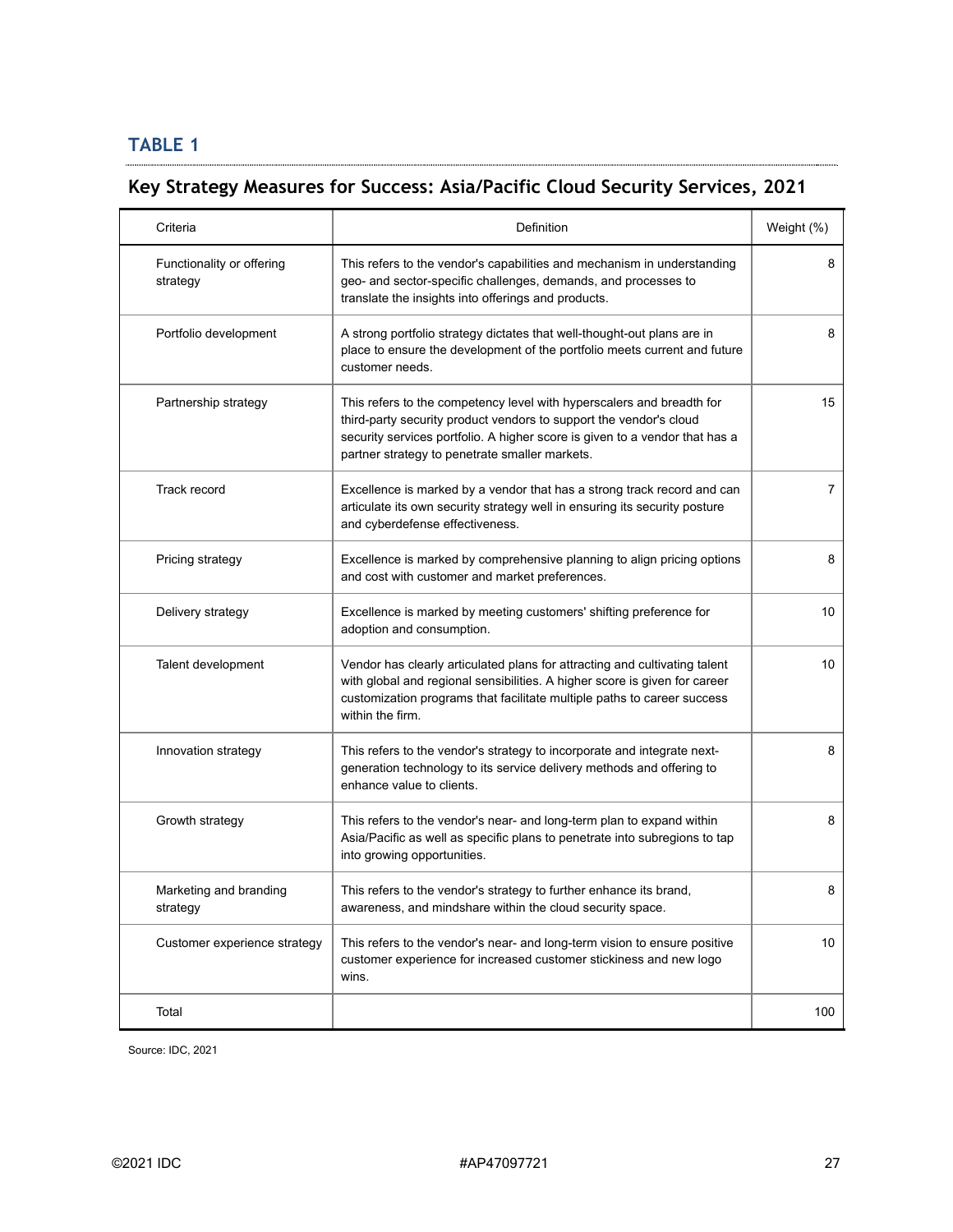# **TABLE 2**

 $\ldots$ 

# **Key Capability Measures for Success: Asia/Pacific Cloud Security Services, 2021**

| Criteria                                 | Definition                                                                                                                                                                                                                                                                                                                                                                                                | Weight (%)     |
|------------------------------------------|-----------------------------------------------------------------------------------------------------------------------------------------------------------------------------------------------------------------------------------------------------------------------------------------------------------------------------------------------------------------------------------------------------------|----------------|
| Functionality or offering                | This refers to a vendor whose portfolio and methodologies strongly<br>demonstrate essential cloud security capabilities.                                                                                                                                                                                                                                                                                  | 11             |
| Portfolio benefits                       | This refers to the comprehensiveness of the vendor offering across the<br>entire life cycle of cloud security services, including the assessment,<br>design, implementation, transformation, and management of services. It<br>should have a good combination of functional (domain) knowledge,<br>industry insights, and technical capabilities to deliver the desired<br>business outcomes for clients. | 10             |
| Partnerships                             | This is when the vendor's current partner ecosystem shows strong<br>security competency of the major hyperscalers, especially on the<br>understanding and experience in using cloud-native security tools.                                                                                                                                                                                                | 15             |
| Pricing model                            | The vendor's pricing model shows flexibility, especially when supporting<br>the as-a-service model. A higher score is given to a vendor with an<br>innovative pricing model and good customer feedback as a type of<br>validation.                                                                                                                                                                        | $\overline{7}$ |
| Delivery consistency                     | This refers to how well a vendor's current delivery model meets end-user<br>preference for adoption and consumption. A higher score is given to<br>vendors that demonstrate strong governance/project management<br>capabilities and meet client requirements with regard to the ratio of<br>onshore versus offshore resources and level of automation.                                                   | 9              |
| Innovation                               | This refers to how well a vendor leverages or incorporates emerging<br>technologies, such as ML and AI, to deliver higher customer value.                                                                                                                                                                                                                                                                 | $\overline{7}$ |
| Market penetration/execution             | The vendor demonstrates a wide coverage of regions and verticals in the<br>cloud security services.                                                                                                                                                                                                                                                                                                       | 9              |
| Human resources and talent<br>management | Success is measured, in part, by the headcount associated with the<br>practice. It is also measured by how well a vendor manages its staff<br>turnover during project delivery and resource quality for the project<br>based on client feedback.                                                                                                                                                          | 9              |
| Marketing                                | The vendor demonstrates a concerted effort to enhance branding,<br>reputation, and mindshare within the rapidly evolving cloud security<br>space.                                                                                                                                                                                                                                                         | 8              |

.<br>........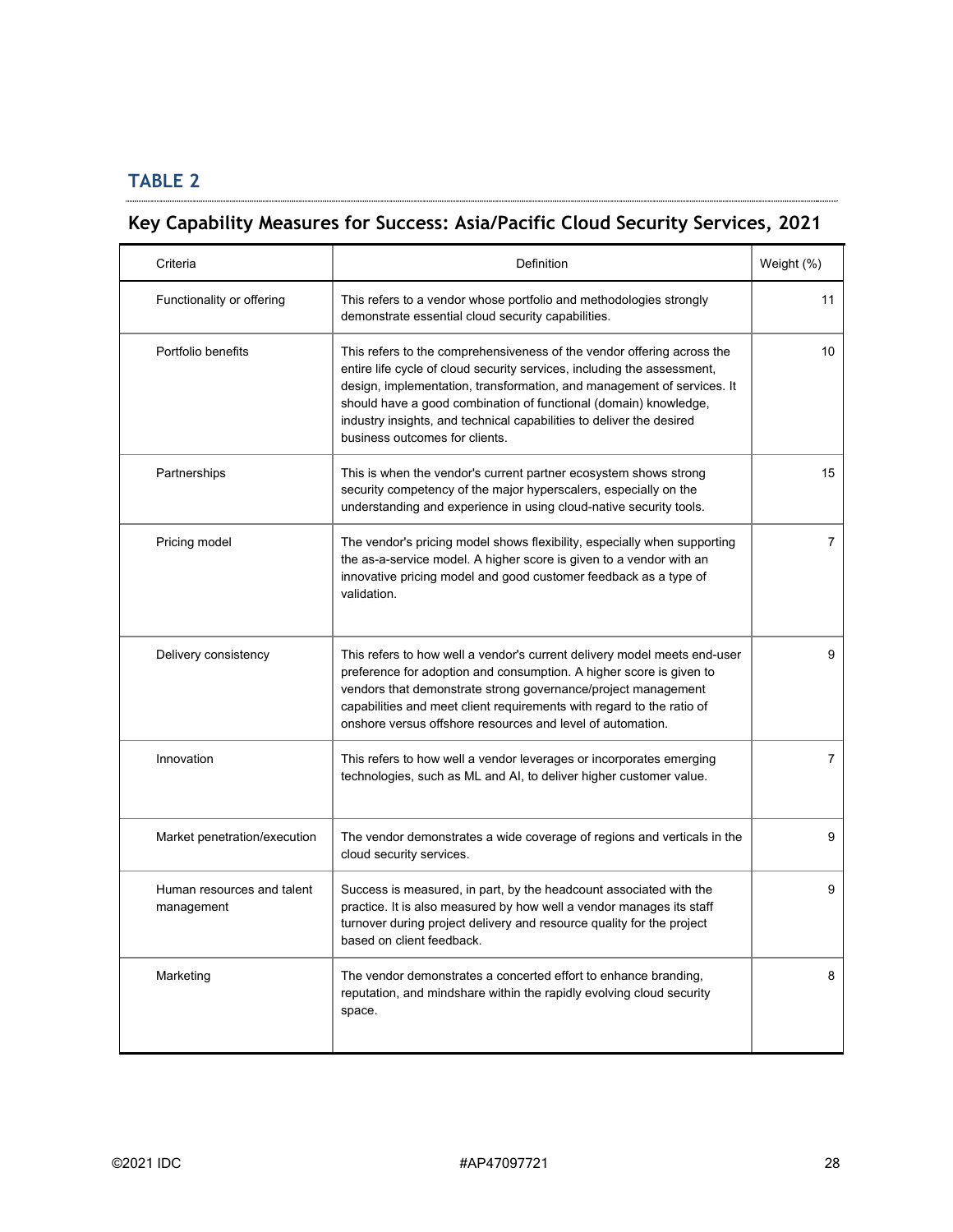# **TABLE 2**

# **Key Capability Measures for Success: Asia/Pacific Cloud Security Services, 2021**

| Criteria              | Definition                                                                                                                                                                                                                            | Weight (%) |
|-----------------------|---------------------------------------------------------------------------------------------------------------------------------------------------------------------------------------------------------------------------------------|------------|
| Customer experience   | This refers to the vendor's existing programs and methodologies being<br>implemented to ensure a satisfactory customer experience. This could<br>include user portal, routine engagement, customer advisory council, and<br>so forth. | 6          |
| Customer satisfaction | This refers to how well a vendor provides customer service and support.<br>A higher score is given to a vendor that receives a high satisfaction<br>score directly from its clients.                                                  | 9          |
| Total                 |                                                                                                                                                                                                                                       | 100        |

Source: IDC, 2021

# **VENDORS TO WATCH**

#### **AWS**

AWS has a dedicated security services team in Asia/Pacific made up of a team of industry experts, supporting the full life cycle of clients' cloud adoption, including assessment, business case development, cloud security strategy, governance and cloud security operating models, solution architecture services, implementation, and dedicated technical support. This is a combination of free presales support paid for Professional Services engagements and postsales technical support that varies based on the customer's required support level.

For many of its engagements, the AWS Professional Services team works closely with its customer's choice of partners. This approach reflects the philosophy of the AWS Professional Services team to help AWS customers and partners build their capability and confidence to move their most important workloads to the cloud by equipping and enabling its partners to perform the bulk of the service element in the engagement, whereas its own professional services team is focused on solving first-in world customer problems and building repeatable solutions that help customers achieve specific business outcomes related to enterprise cloud adoption.

AWS' Professional Services Security business is never meant to be a significant revenue generator for AWS. Instead, the team is often deployed strategically to enhance the adoption of AWS-native security technology and build trust with customers that AWS is fit for purpose for their most important workloads, information, and business processes.

IDC believes AWS Professional Services Security team's role in the ecosystem is critical in providing high-touch assistance and much needed guidance to its enterprise customers. This is especially true as organizations, including public sector customers and highly regulated industries, shift to a cloudbased operating model and incorporate AWS into their overall IT architecture.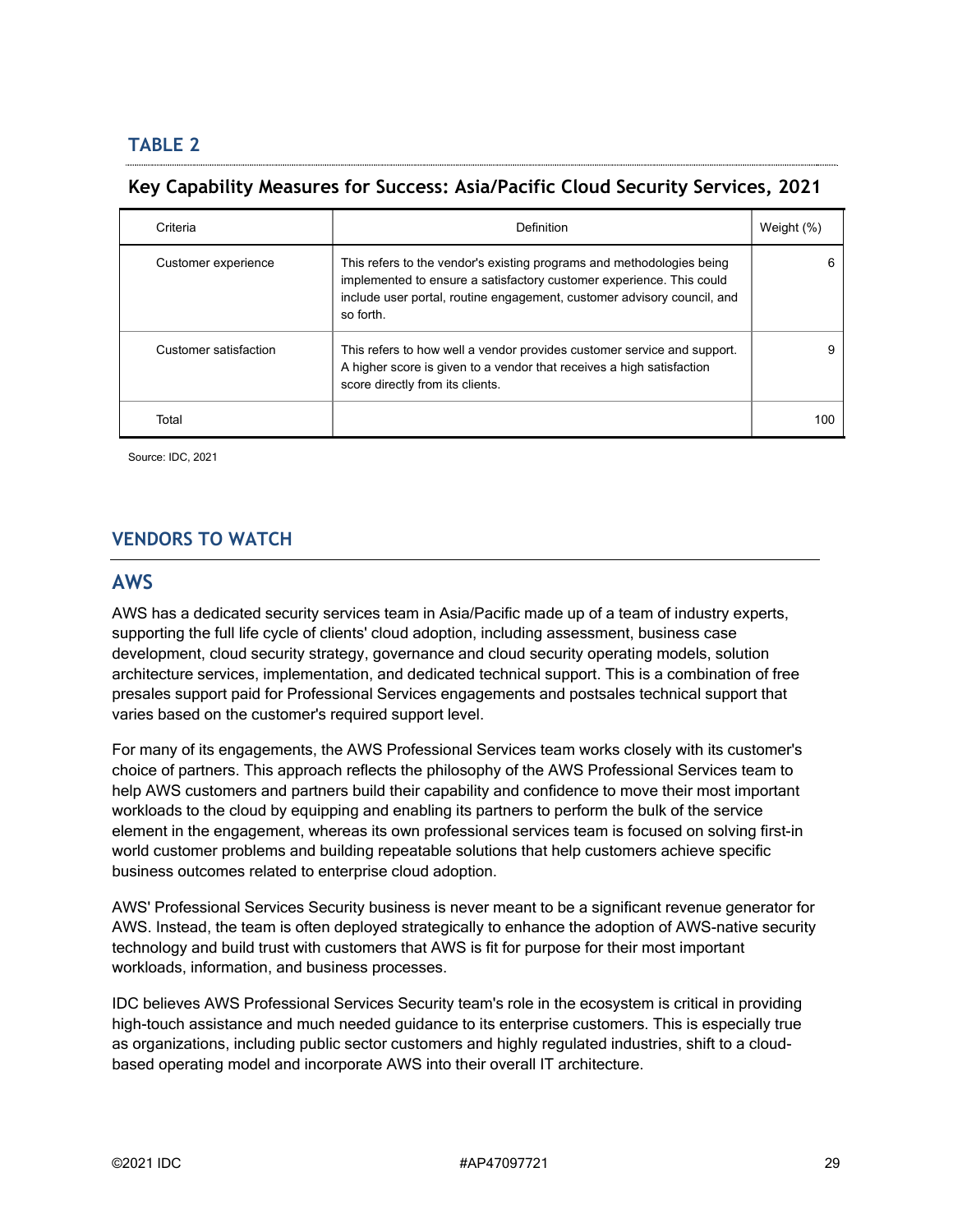# **Google**

Google Cloud is a hyperscale cloud provider that offers IaaS, PaaS, and serverless computing environments. It has been expanding aggressively in the Asia/Pacific region and has launched its ninth cloud region in the market.

Google has continually developed a plethora of cloud-native tools and services, including security analytics and operations (Google Chronicle platform), web app and API protections, and data privacy and data loss protection. In addition, it offers highly automated and fine-grained permission management systems in the form of Cloud IAM, compliance and security controls for sensitive workload, as well as integrated secure access solution (i.e., BeyondCorp Enterprise).

It has a professional services organization composed of security specialists that provide assessments and customized enablement, proof-of-concept development, and implementation services to its key accounts in the region. Google also augments its delivery team with partner resources when the engagement calls for a larger team. To actively enable and guide its partners in the region to deliver its offerings, Google also runs formal trainings around GCP security and its best practices.

Google enjoys tremendous brand reputation as a leading technology company among end users and consumers and has successfully managed to develop enterprise strategies for business customers. Its app development platform, CI/CD functions, and AI-/ML-powered analytics tools backed by robust security have made it an attractive prospect for organizations in Asia/Pacific.

IDC expects Google to continue its investment in security- and compliance-focused tools and services and enjoy sustained growth in the region.

#### **Microsoft**

When Microsoft announced that its security business surpassed the US\$10 billion mark in 2020, after experiencing a 40% YoY growth, the market started to pay closer attention to the global tech giant and its activities in cloud security.

In addition to baked-in security offerings tied closely to its other solutions or systems, Microsoft also boasts a list of security services offerings that contribute to its overall security business. For example, Microsoft Threat Modeling for security risk is a fixed-week engagement in which Microsoft Security consultants help the customer build a threat model based on systems and components in scope, identify threats, and develop a mitigations strategy. Its other software development life-cycle offerings and practices range from open source security to statistic/dynamic analysis security testing.

Further, Microsoft's services also offer consulting and dedicated technical support to help organizations adopt digital solutions and, more importantly, accelerate implementation and reduce risks. In particular, the security expertise and proven customer examples are often structured into three categories: identity modernization, intelligent security for the workplace, and cybersecurity essentials. These help organizations assess risks and implement capabilities to protect their environment against cybersecurity attacks, detect attacks, and respond to them as they happen.

IDC believes Microsoft's tactic of attaching Microsoft security and compliance offerings to its Office 365 and Azure workloads is actively contributing to the effective penetration of its cloud services. As its standalone security services practice gains more traction in the market, Microsoft's security business will continue to grow and develop into an important differentiator for Microsoft.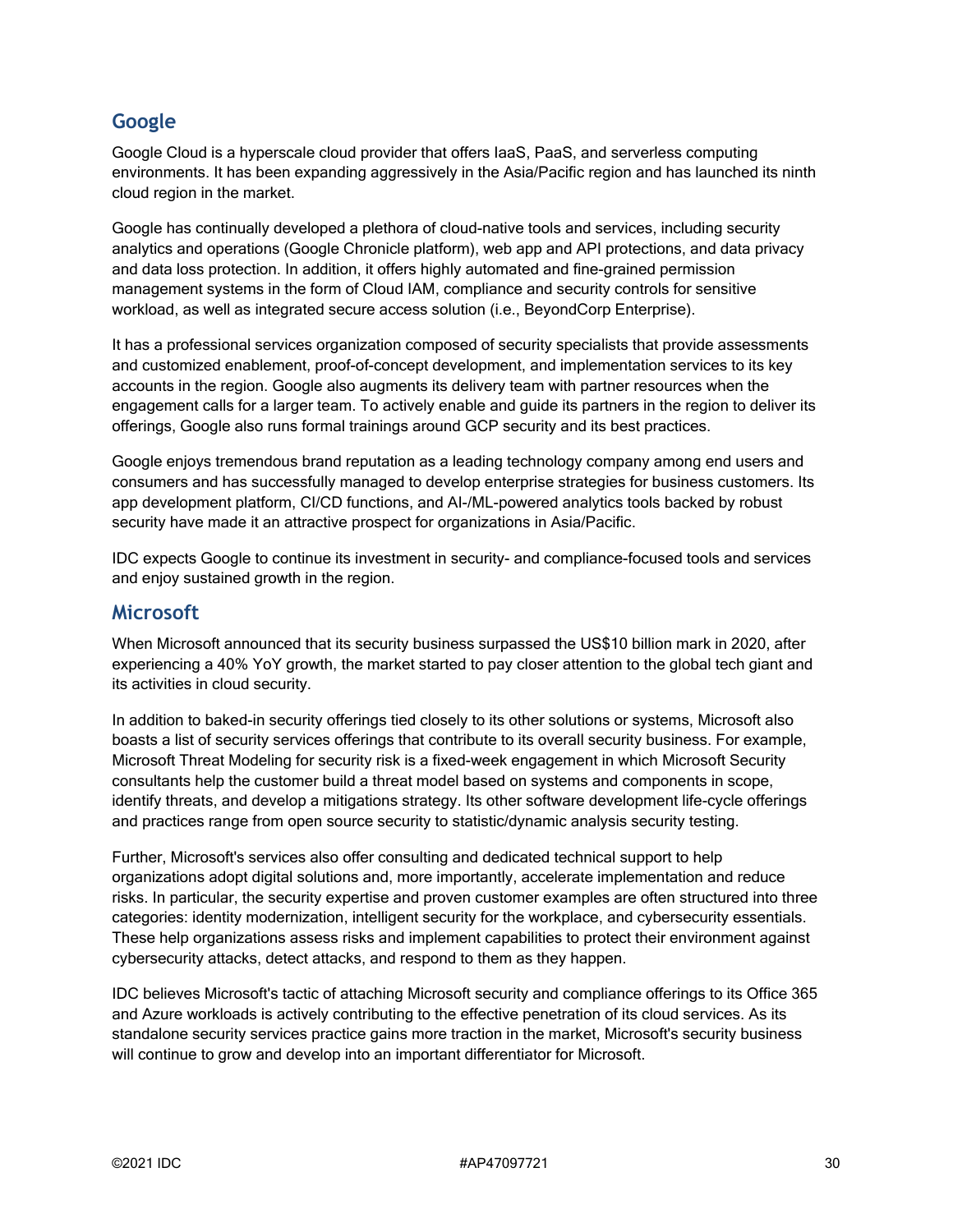# **LG CNS**

LG CNS is a global IT services, platform, and solutions provider headquartered in Seoul, South Korea. Backed by upwards of 6,000 employees, the vendor supports international companies, with over 14 overseas subsidiaries and numerous branches worldwide. LG CNS' security offerings are divided into four distinct buckets: security consulting, security implementation, security solutions, and managed security services. Its cloud security consulting offerings are established cloud security measures and geared toward clients looking to design, build, and operate on the cloud. Its security management shared service supports core security operations for clients seeking to outsource their security functions. LG CNS backs these offerings with its differentiated security solutions, namely cloud environment protection, which is developed to protect public, hybrid, or multicloud deployments.

LG CNS is one of the few Asia-headquartered vendors and the first South Korea provider to receive an AWS Security Competency certification, specifically in security engineering, which was one of the four areas for cloud security certifications at the time. In addition to cloud security, LG CNS has showcased formidable strength in providing security for other cloud-related and -enabled areas, such as smart factory, Smart City, and IoT security. However, despite possessing the qualities to be a formidable regional player, LG CNS still lacks meaningful mindshare among clients in the region.

IDC expects LG CNS to focus on making a more concerted effort to showcase its competencies in cloud security to position itself as a viable cloud security partner for organizations in the region.

#### **LEARN MORE**

#### **Related Research**

- IDC's Worldwide Security Services Taxonomy, 2021 (IDC #US47681721, May 2021)
- **Cloud Security Services Accelerating Migration to Cloud and Assuring the Client Value** Continuously (IDC #AP46319221, April 2021)

#### **Synopsis**

This IDC study represents a vendor assessment of the Asia/Pacific cloud security services market through the IDC MarketScape model. The evaluation is based on a comprehensive and rigorous framework that assesses vendors relative to one another against the criteria which are the factors expected to be the most influential for success in both the short term and the long term.

"Over the course of the study, it is amazing to learn how some of the Asia/Pacific organizations have adopted cloud for several years are now focusing adopting security at greater scale and speed. The value of engaging a cloud security services vendor really provide the continuous assurance and operational excellence to these mature organizations. At the same time, for organizations just started their cloud transformation journey, it is very important to have an expert view to assess, design and implement the relevant security frameworks at the early stage, and adopt the applicable cloud-native controls accordingly," says Cathy Huang, Associate Research Director for Services and Security at IDC Asia/Pacific.

"Moving to the cloud provides organizations in the region a chance to rethink their infrastructure, business applications, and overall digital transformation strategy," says James Sivalingam, research manager, IDC Asia/Pacific Services and Security Research. "However, cloud migration is not as simple as the strategy lift and shift implies, and there are several layers of complexities involved in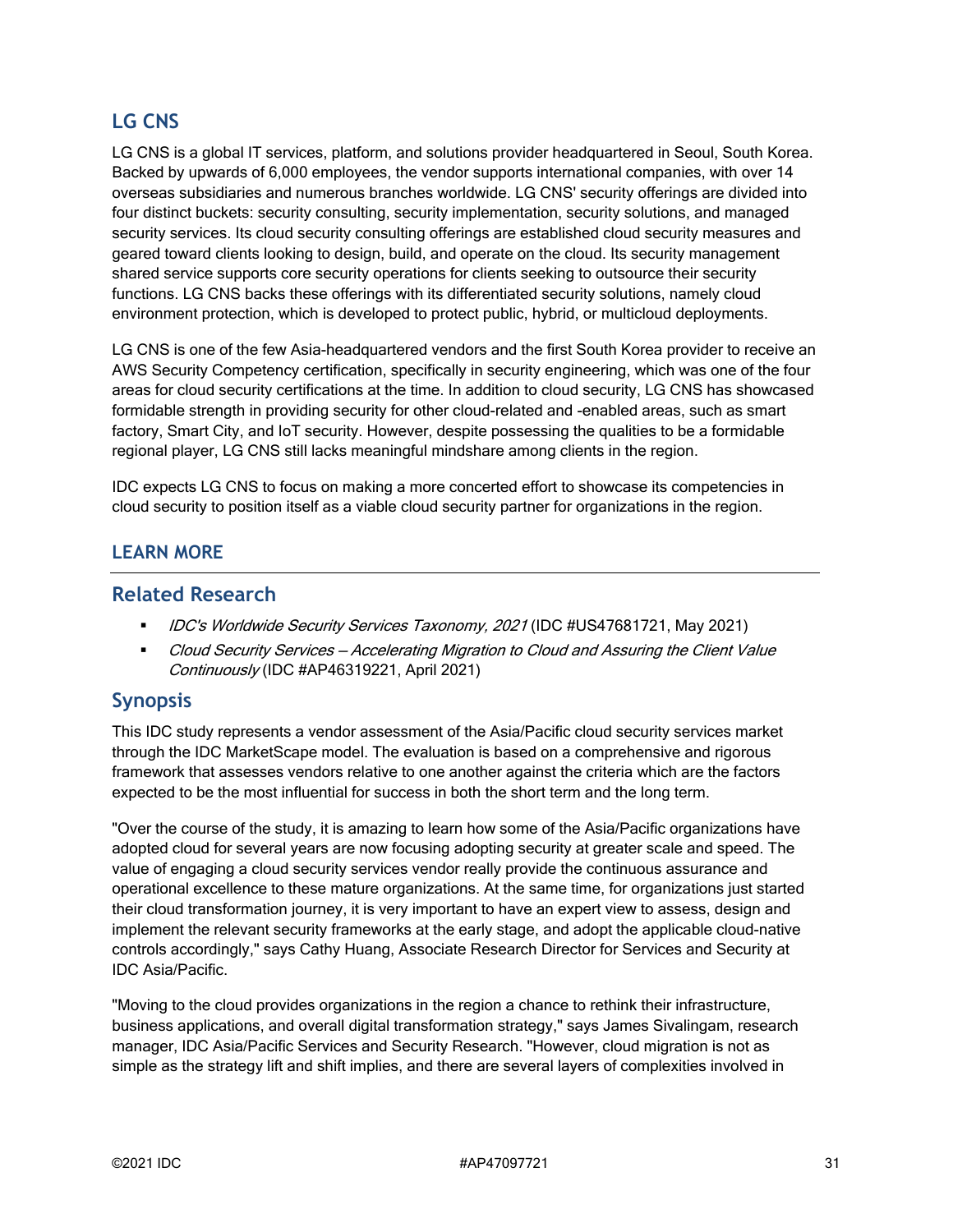secure migration to the cloud. In addition to modernizing application, adhering to 'secure-by-design' principles, and managing workload and data across different environment, businesses continue to face run-of-the-mill security challenges, now with an added layer of cloud complexity. Thus, finding the right security partner is imperative to ensure the security is foundational to the cloud journey," adds Sivalingam.